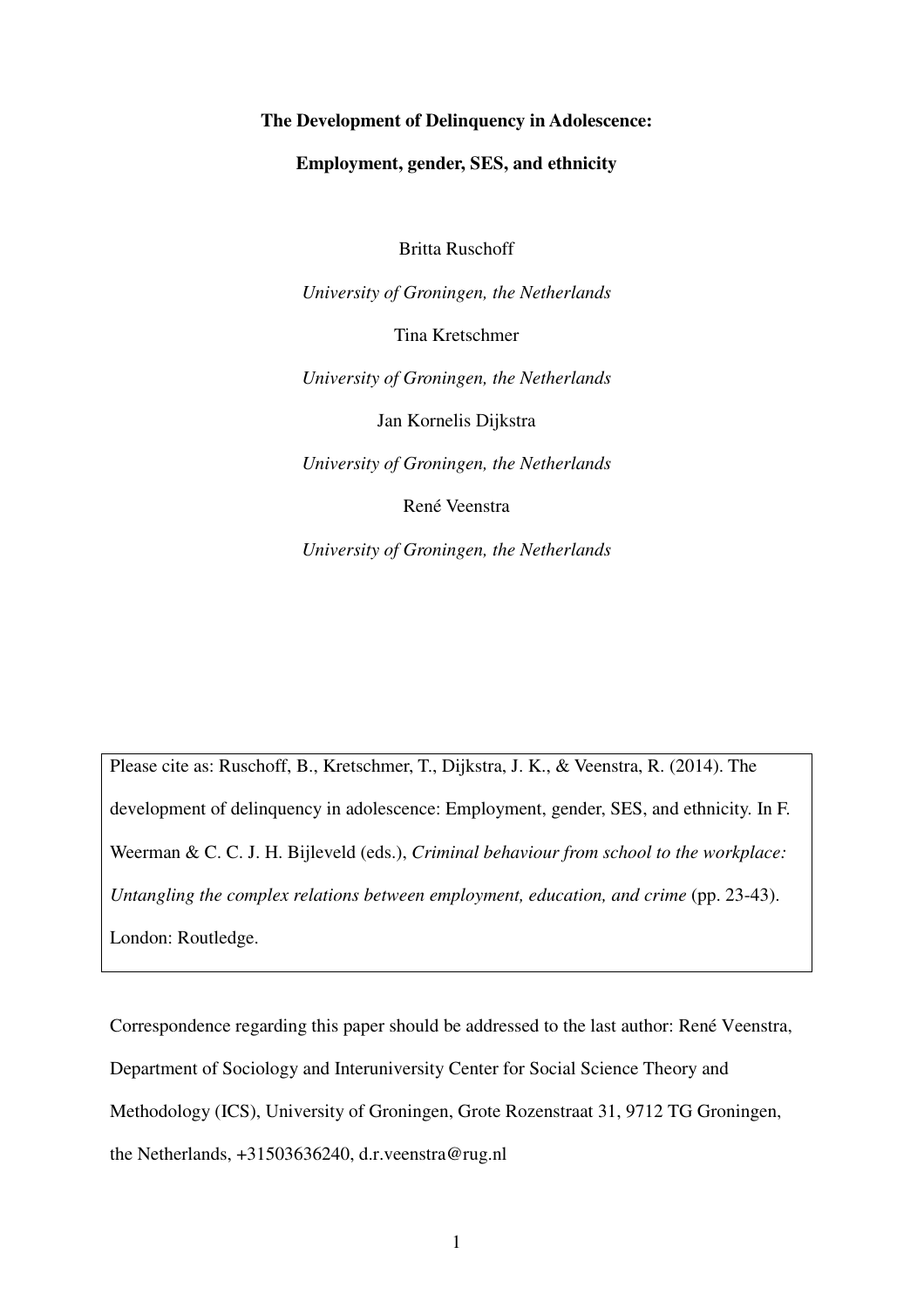# **INTRODUCTION**

Adolescent delinquent behavior and involvement in crime is a wide known problem to society. Delinquent behavior comprises of several kinds of activities such as theft, vandalism, joyriding, and truancy but also violent forms including fighting and weapon carrying. Engagement in these behaviors is not only a burden to society but can also pose restrictions to adolescents' developmental pathways in life. Empirical research has shown that involvement in delinquency does not stay constant over the life course but varies in different stages of life. Age crime curves show that antisocial behavior and delinquency increases in early to mid-adolescence and then declines throughout mid adolescence and emerging adulthood (Moffitt, 1993; Sampson & Laub, 2005). This general pattern can be observed across different samples and has been reported in contemporary as well as past studies. Looking at adolescence in the context of the life course, different developmental pathways of delinquency can be identified. Although two groups with little developmental variation are observable (i.e., stable low delinquent and stable high delinquent), a nonnegligible group of young people "takes up" delinquency for the duration of adolescence. In detail, these individuals show delinquency only in adolescence and desist as they transition into adulthood (e.g., Aguilar, Sroufe, Egeland, & Carlson, 2000; Broidy et al., 2009; Nagin, Farrington, & Moffitt, 1995; Odgers et al., 2008). Research on adolescent delinquent behavior has focused on reasons for this increase in engagement in delinquent or antisocial behavior in early and mid-adolescence (e.g., Moffitt, 1993; van Lier, Wanner, & Vitaro, 2007). However, much less is known about the reasons for desistance from delinquency in late adolescence and emerging adulthood.

How can we explain the changes in delinquent behavior and the decline or desistance in most adolescents as they get older whereas others retain this behavior throughout their life course? Our approach is to look at the role of transitions in adolescents' life course. Transitions describe a change in state which may or may not be a turning point. Turning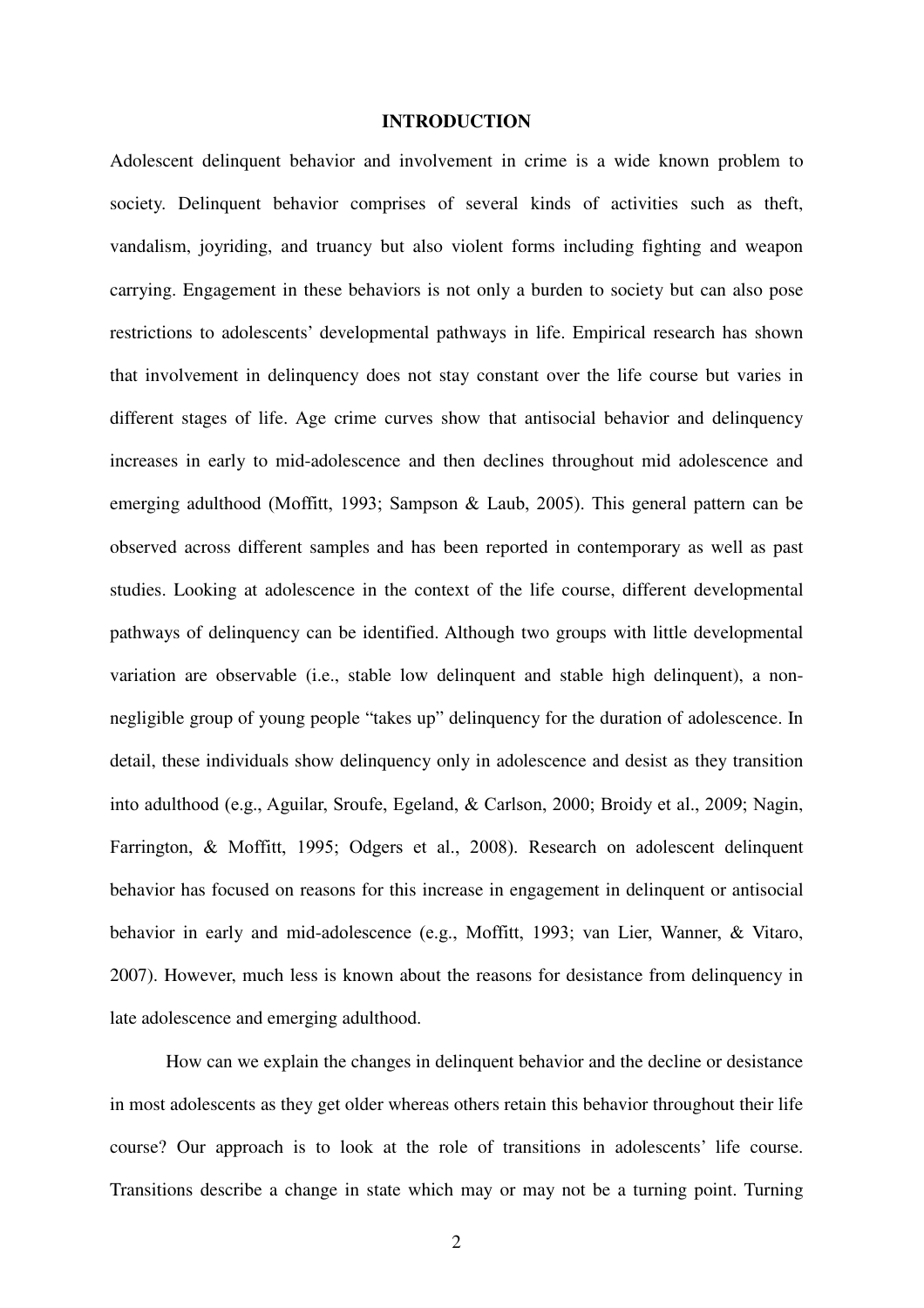points refer to events that can initiate a change in life trajectories, for instance, elevate adolescents' involvement in delinquency or pull them away from it (e.g., Carlsson, 2012). For many adolescents, one of the most important transitions is the onset of employment (Uggen, 2000). Adolescents' transition into employment may initiate a change in behavior and can cause a decline in delinquent behavior in late adolescence. Recent research by Van der Geest, Bijleveld and Blokland (2011) as well as by Van den Berg, Bijleveld, Hendriks, and Mooi-Reçi (2012) supports this assumption by showing that entering the labor market and remaining employed decreased delinquent behavior in young sex offenders. However, the mere transition into employment itself may not be sufficient. The effect of employment on delinquency might differ by various factors such as adolescents' age at the onset of employment. We therefore seek to investigate the association between employment and delinquent behavior throughout adolescence and to examine which demographic characteristics facilitate or impede the effect of employment on delinquent behavior. Demographic characteristics may be related to developmental patterns of delinquent behavior independently and in interplay with employment patterns. To account for such interplay, our study also examines the extent to which we can observe developmental variation by gender, socio-economic background, and ethnicity.

# **Employment and Changes in Delinquency**

Many attempts have been made to explain the changes in delinquency, that seem to coincide with developmental milestones in late adolescence. The empirical observation that the majority of adolescents desist from delinquent behavior as they get older supports various theoretical assumptions such as Moffitt's (1993) propositions of a Dual Taxonomy of Antisocial Behavior in adolescence which differentiates between 'life-course persistent' and 'adolescence-limited' offenders. The first type constitutes a rather small group of less than 5% of the male population and less than 1% of the female population. This group is usually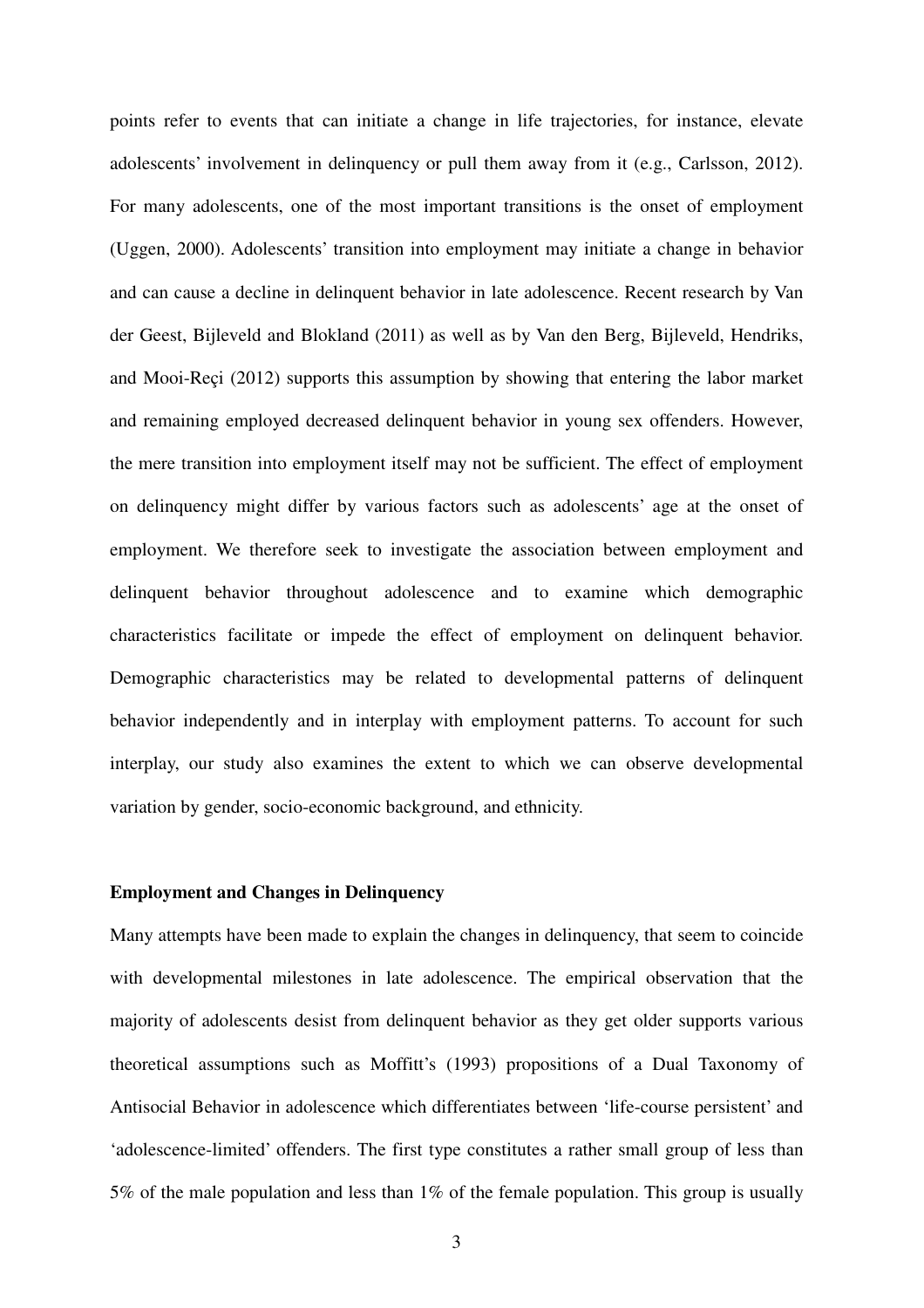characterized by specific risks such as impaired cognitive functioning and low self-control – factors that have been found to increase the likelihood for engagement in antisocial or delinquent behavior (e.g., Brennan et al., 2003; Moffitt & Caspi, 2001; Moffitt, Lynam, & Silva, 1994). These individuals show changing manifestations of delinquency across situations and in different stages in life.

The second type, coined "adolescence-limited offenders", constitutes a more common and larger group of adolescents. Individuals on this developmental trajectory do not appear to suffer from underlying neuropsychological problems and a history of delinquent behavior in childhood. This group tends to show an onset of engagement in delinquent behavior in early adolescence and a decrease in late adolescence or emerging adulthood, with behavior showing little consistency across settings. The inconsistency in adolescent-limited offenders' behavior suggests that delinquent activities may be reinforced in some and punished in other contexts. For this group of adolescents, delinquent behavior may be a temporal reaction to their environment. Moffitt (1993) proposed that the *maturity gap*, that is, the discrepancy between adolescents' biological maturity, and social and material position in contemporary Western societies, leads adolescent-limited offenders to initially engage in delinquency but also to desist from it once this maturity discrepancy is reduced (e.g., by earning money). During adolescence, adolescence-limited offenders mimic their life-course persistent peers' behavior in order to attain adult status and the associated power and privileges that they associate with the life-course persistent adolescents' deviant behavior. In late adolescence and early adulthood, adolescents experience the transition into formal adult roles. Normatively, older adolescents enter the labor market and obtain formal and legal access to both material goods and adult status. At this stage, delinquent behavior does not provide benefits anymore but poses a substantial risk to the newly gained adult status. For most adolescence-limited offenders, delinquent behavior appears to cease at this age. Two main factors in this line of reasoning are 1) the role of others, especially peers, and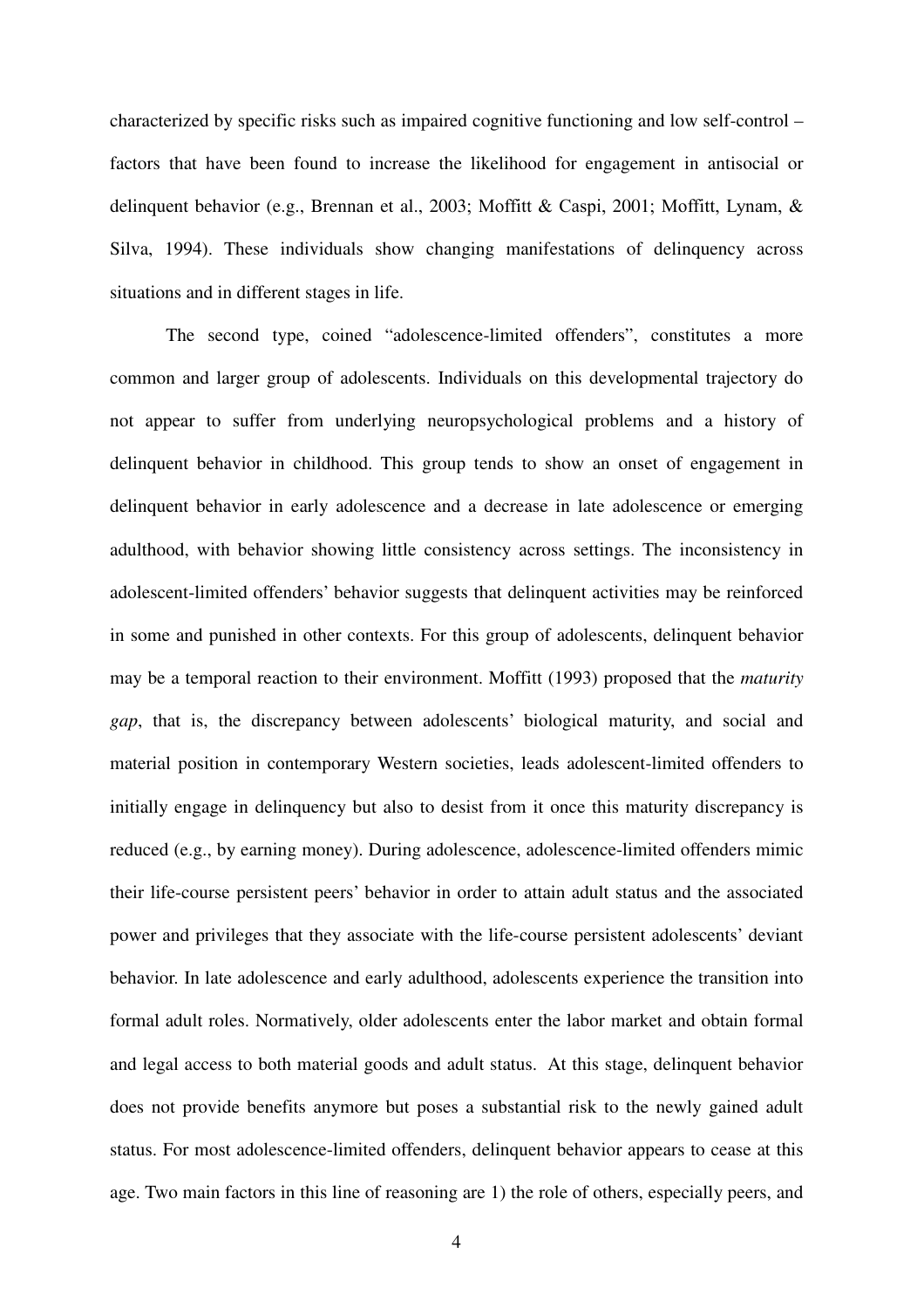2) the role of the environment that can either discourage or reinforce delinquent behavior.

A different explanation to changes in delinquency throughout adolescence has been forwarded by Sampson and Laub (2005). Their Age-graded Theory of Informal Social Control states that entering the labor market is accompanied by various changes in adolescents' social environment, among which an increase in their exposure to informal social control. Entrance into the labor market has the potential to initiate changes in adolescents' engagement in delinquent behavior as young people experience the transition from adolescent social roles into adult roles and the associated changes in social structures. Specifically, Sampson and Laub (2005) suggest five potential mechanisms for decreasing engagement in delinquent behavior at life transitions. (1) Transitions provide a cut; they separate the past from the future by changing adolescents' social context. (2) Relationships with peers change. In their novel social contexts, adolescents form new relationships with adults that may offer support and potential for personal growth. (3) New social contexts exercise direct and/or indirect social control over adolescents' behavior. In terms of the workplace, colleagues and superiors monitor young people's behavior and may impose sanctions. (4) Entering institutions such as the workplace changes daily routines and reduces the time adolescents spend in unstructured unsupervised settings with peers. This, in turn, reduces the opportunity to engage in delinquent behavior. (5) Finally, the transition into different social contexts and the changes in social relationships along with changing roles and responsibilities create situations that allow for identity transformation and may change adolescents' propensity to delinquent behavior.

These mechanisms overlap with other theories of (desistance from) delinquency. Routine Activities Theory (e.g., Osgood, Wilson, O'Malley, Bachman, & Johnston, 1996) states that delinquent and criminal behavior emerges by opportunity and in the absence of supervision or social control. Life transitions such as entering the labor market reduce adolescents' contact with potentially delinquent or criminal peers. Less time spent in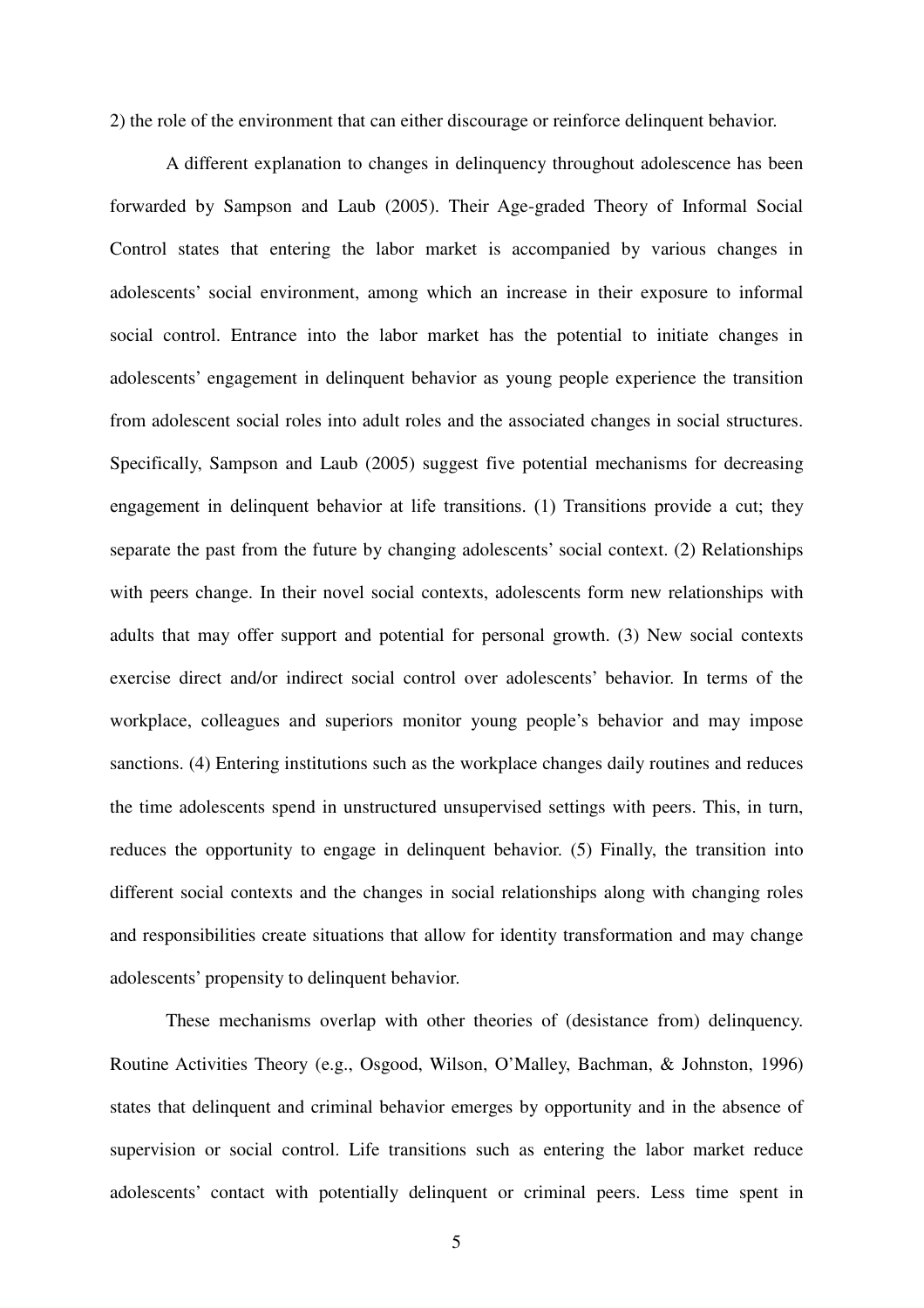unstructured and unsupervised settings reduces the opportunity to engage in delinquent behavior and consequently its prevalence (Warr, 1998). Put differently, exposure to unstructured socializing settings with peers and the absence of instances of punishment or authority enable and encourage delinquent behavior. Research by Haynie and Osgood (2005) provided support for this notion. Adolescents' time spent in unstructured socialization settings with peers was positively related to their engagement in delinquent behavior, even after controlling for their peers' levels of delinquent behavior. In contrast, the more time adolescents spend in structured socialization settings such as the workplace and the more social control they experience, the less likely they are to engage in delinquent behavior.

Whereas previous theoretical approaches emphasize the transition into new contexts, Situational Action Theory (Wikström, 2005) includes adolescents' personal characteristics in the explanation of changes in delinquent behavior. It argues that (im-)moral action and crime can be explained by an interaction between the environment and factors on the individual level (individual propensity). Delinquent behavior is seen as an action that strongly depends on the given environment and the individual's perception of what is right or wrong to do in this environment. Hence, people engage in delinquent behavior because they perceive it as a viable choice of action under the given circumstances. According to Situational Action Theory, changes in delinquent behavior depend on changes in the environment such as the transition into the labor market.

Finally, the notion that changes in the social environment can change engagement in delinquency is not a recent one. Matza's theory of delinquency and drift (see Velarde, 1978 for a review) suggests that delinquent adolescents are committed to neither delinquent nor law-abiding behavior. Instead, they are in a constant stage of drift between delinquent and non-delinquent behavior. Adolescents engage in delinquent behavior when they are embedded in a peer group that encourages delinquency, but are expected to decline or desist when they leave the delinquent peer group.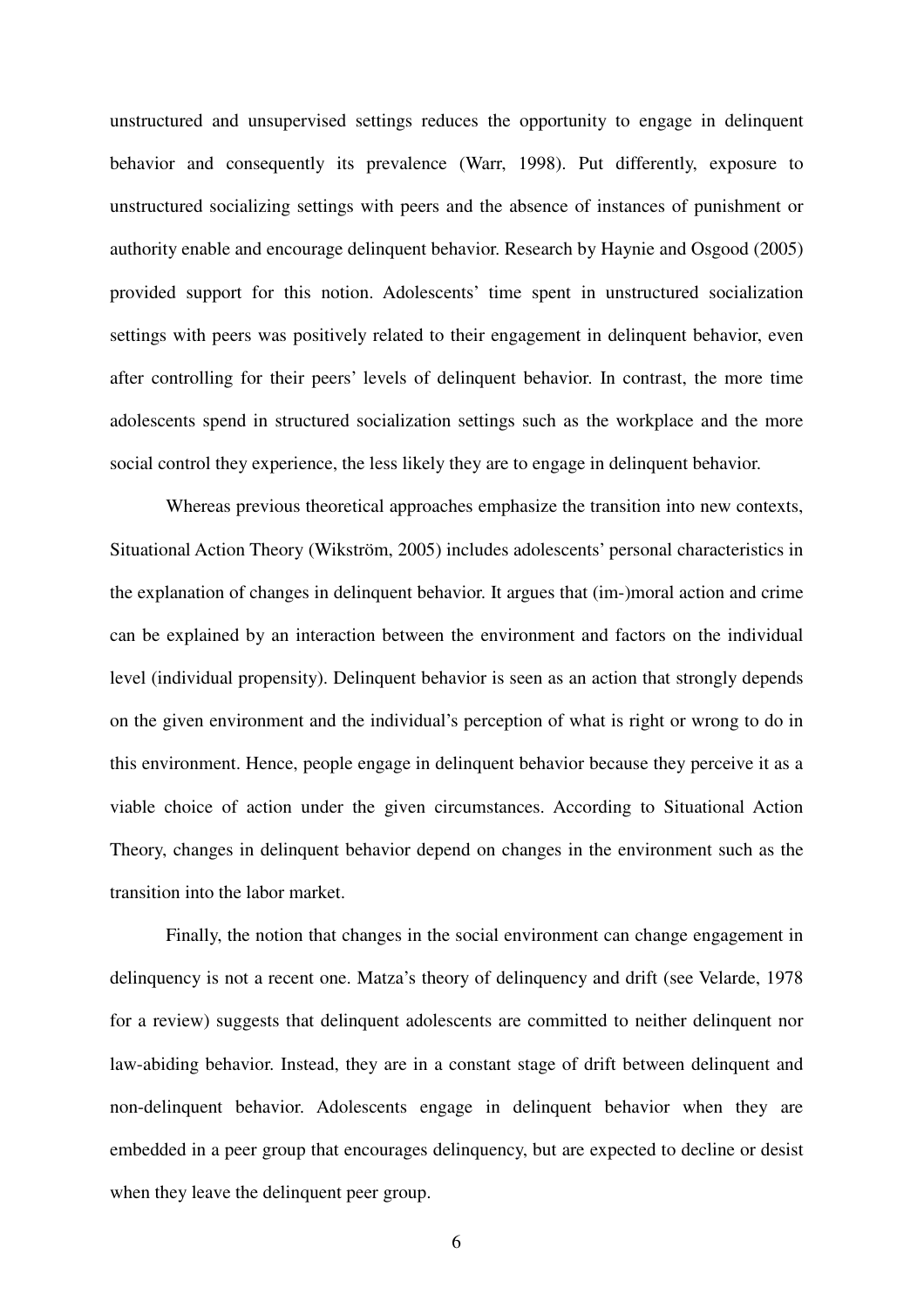# **The Effects of Gradual Onset of Employment**

For some adolescents, graduating from secondary education and entering the workplace represents a clear cut. However, for others the transition into the labor market is not abrupt but a gradual process. In the latter case, adolescents may already engage in part-time employment of different time intensity while still attending school. Their participation in the labor market, which is often characterized by holding one or more part-time jobs, is of a different kind than the participation of those who enter the labor market after completing formal education. Part-time jobs that are available to adolescents are often low-paid and offer little potential for personal growth and little adult supervision (Wright, Cullen, & Williams, 2002). Instead of providing adolescents with a contextual change that discourages delinquent or criminal behavior, engagement in part-time jobs in school-aged adolescents may in fact increase their delinquent behavior (Wright et al., 2002). Moreover, school-aged adolescents who choose part-time employment may be more focused on gaining material wealth than their non-employed peers who choose to invest their time in education, sports, or other hobbies. Because material wealth is not readily available at this age, adolescents who value material goods may also resort to more delinquent means of attaining these goods. Thus, whereas entering the labor market on a full-time basis following completion of formal education seems to support a decline in delinquency, low qualified and part-time employment might yield the opposite effect.

## **The Present Study**

This study aims to investigate the association between employment and delinquency throughout adolescence, comparing effects at different ages. It is expected that employment in late adolescence is associated with decreased delinquent behavior, whereas employment at an early age is associated with increased delinquent behavior. Analyses of the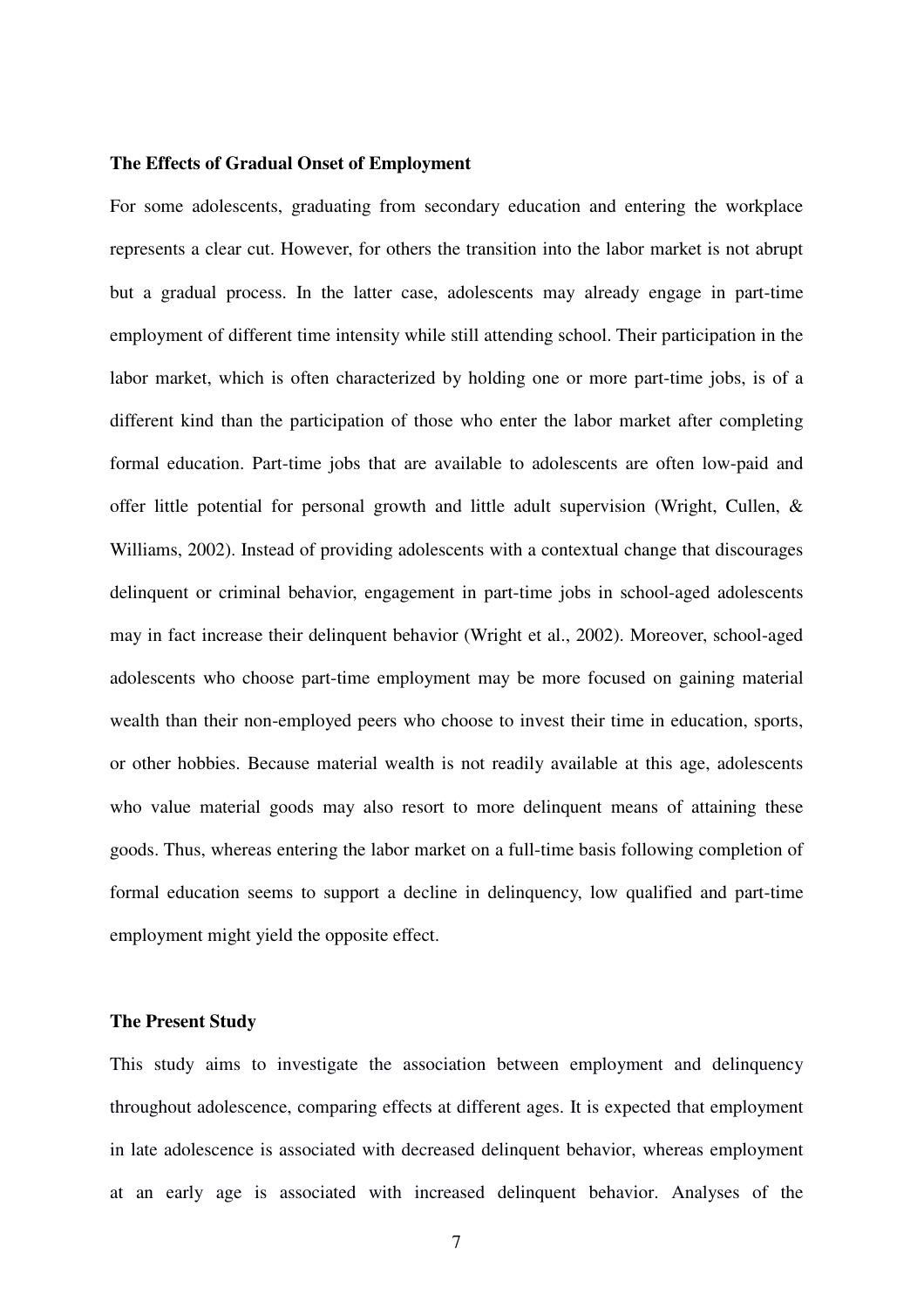development of delinquency throughout adolescence will show whether the transition into the labor market coincides with changes in delinquent behavior.

Additionally, demographic factors are taken into account to investigate whether associations between employment and delinquency are different for specific groups within the population. Prior research has shown that adolescent delinquent behavior differs according to a number of demographic factors. First, gender comparisons have indicated that males show more delinquent behavior than females (Moffitt, Caspi, Rutter, & Silva, 2001). Second, it has been shown that adolescents from lower socioeconomic backgrounds have a higher risk of delinquency than their peers who grew up in more advantaged socioeconomic conditions (Moffitt et al., 2001). Finally, research among Dutch adolescents has found that associations between adolescents' relationships with parents and peers and their levels of delinquency vary by ethnicity (Dekovic, Wissink, & Meijer, 2004). Given that changes in peer relationships are among the main effects brought about by the onset of employment, effects of ethnicity on delinquency and its link to employment will be examined.

## **METHOD**

# **The TRAILS Data**

To examine the associations between employment and delinquency throughout adolescence, we use data from the TRAILS (TRacking Adolescents' Individual Lives Survey) study; a Dutch cohort study conducted in the Northern part of the Netherlands with bi- or triennial measurements from age 11 to at least age 25 (De Winter et al., 2005; Huisman et al., 2008; Nederhof et al., 2012; Oldehinkel et al., 2014). Of the initially contacted target sample (*N* = 2935), *n*=2230 (76.0%) children were enrolled in the first measurement wave in 2000 and 2001 ( $M<sub>age</sub>: 11.09$ ,  $SD = 55$ ; 50.8% female) with high retention rates in the following waves; 96.4% at T2 (*n* =2149; *M*age: 13.5, *SD* =.53; 51.0% female); 83.0% at T3 (*n*=1816; *M*age; 16.30 , *SD* =.73; 52.1% female) and 84.3% at T4 (*n*=1881; *M*age 19.1, *SD* =.60; 52.3%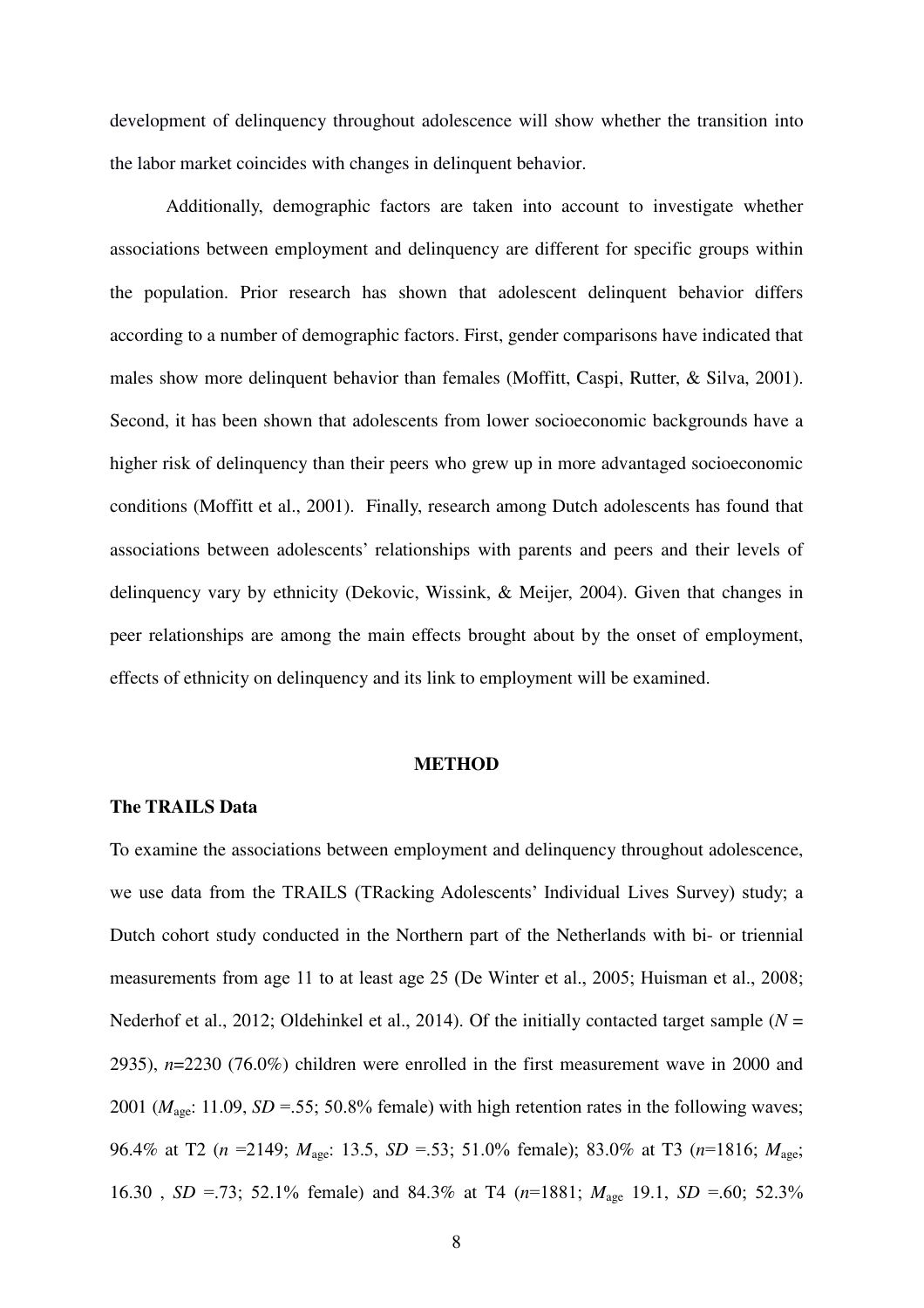female). Longitudinal information on delinquent behavior and life events (including employment-related items) allows us to examine the impact of changes in the domain of employment on delinquency in adolescence. The present study uses information on delinquency on all four time points and information on employment from T2 onwards.

#### **Measures**

# **Delinquency**

Delinquency was measured using items from the Antisocial Behavior Questionnaire (ASBQ, Moffitt & Silva, 1988) that tap into delinquent behaviors. Questions in this measure included "How often have you destroyed something on purpose?" or "How often have you stolen something from a shop?". Across all waves, the ASBQ was administered with slightly varying number of items, reflecting developmental appropriateness of the measures:T1 (31 items,  $\alpha$  = .88), T2 (26 items,  $\alpha$  = .86), T3 (28 items,  $\alpha$  = .86), and T4 (29 items,  $\alpha$  = .88). At all times, items on the list were rated as (0) *no/never*, (1) *once*, (2) *two or three times*, (3) *four to six times*, and (4) *seven times or more*. When investigating delinquent or antisocial behavior it has been recommended to differentiate between the total number of all acts that were committed and the range of different acts (Bendixen, Endresen, & Olweus, 2003). Therefore, delinquency has been operationalized to tap into adolescents' frequency of delinquent behavior and the variety of behaviors they engage in. *Frequency scores* represent the number of times an act has been committed. They give an indication of the volume of acts committed by each participant. They are calculated by adding the responses to the different items of the ASBQ into a composite score. *Variety scores* represent the range of different acts committed by each participant. They are calculated by taking the sum of scores of each different type of delinquent behavior exhibited by each participant. How often each type of behavior has been committed is not relevant.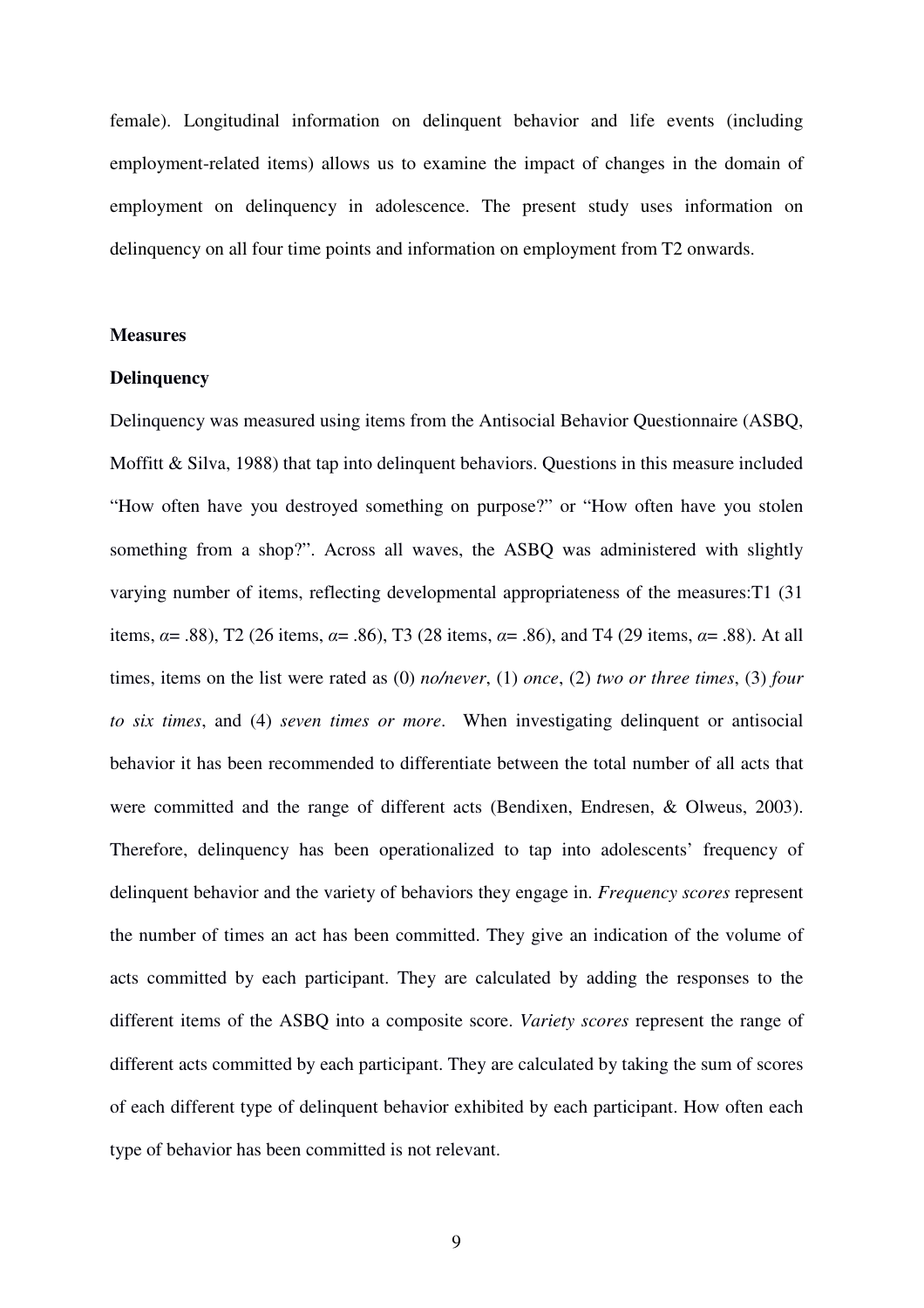# **Employment***.*

Starting from T2, information is available at each wave on whether or not participants were employed at the time of measurement. A dichotomous variable has been devised for each wave to characterize participants as either working (1) or non-working (0). At T2 and T3, this indicator refers to working in part time jobs next to following education, given the age of the respondents. At T4, participants may have already completed their formal education. To account for this, all analyses at T4 were repeated with four conditions to differentiate between participants who are (1) not working and not following education, (2) working only, (3) following education only, and (4) working and following education at the same time.

At T2, 11% (*n*= 245) of all participants were working whereas 82.5% (*n*=1835) were not working (6.5% of adolescents did not provide data on this item). At T3, 28.2% (*n*=628) of all participants were working whereas 44.8% (*n*= 999) were not (27.0% missing). On T4, 52.9% (*n*= 1180) of all participants were working whereas 23.7% (*n*= 528) were not (23.4 % missing). Splitting information derived at T4 into the aforementioned categories shows that 3.5% (*n*=77) of all participants were not working and not following any education, 7.0% (*n*=157) were solely working, 20.2% (*n*=450) were solely following education, and 45.3% (*n*=1010) were combining work and education (24.0% missing).

At T3 and T4, percentages of missing information on the employment status of adolescents were rather high. Comparison of mean scores shows that adolescents who provided information on employment did not significantly differ in delinquency from adolescents who did not provide information on employment at T3  $(F(1,1624) = 1.65, n.s.$ for frequency and  $F(1,1624) = 2.47$ , *n.s.* for variety) and T4 ( $F(1,1648) = 1.11$ , *n.s.* for frequency and  $F(1,1648) = 0.12$ , *n.s.* for variety). Also, there were no significant ethnic differences between adolescents who did or did not provide information on their employment status at T3 ( $\chi^2(8,1627) = 13.94$ , *n.s.*) and T4 ( $\chi^2(8,1708) = 9.89$ , *n.s.*). However, more males than females did not provide information on employment at T3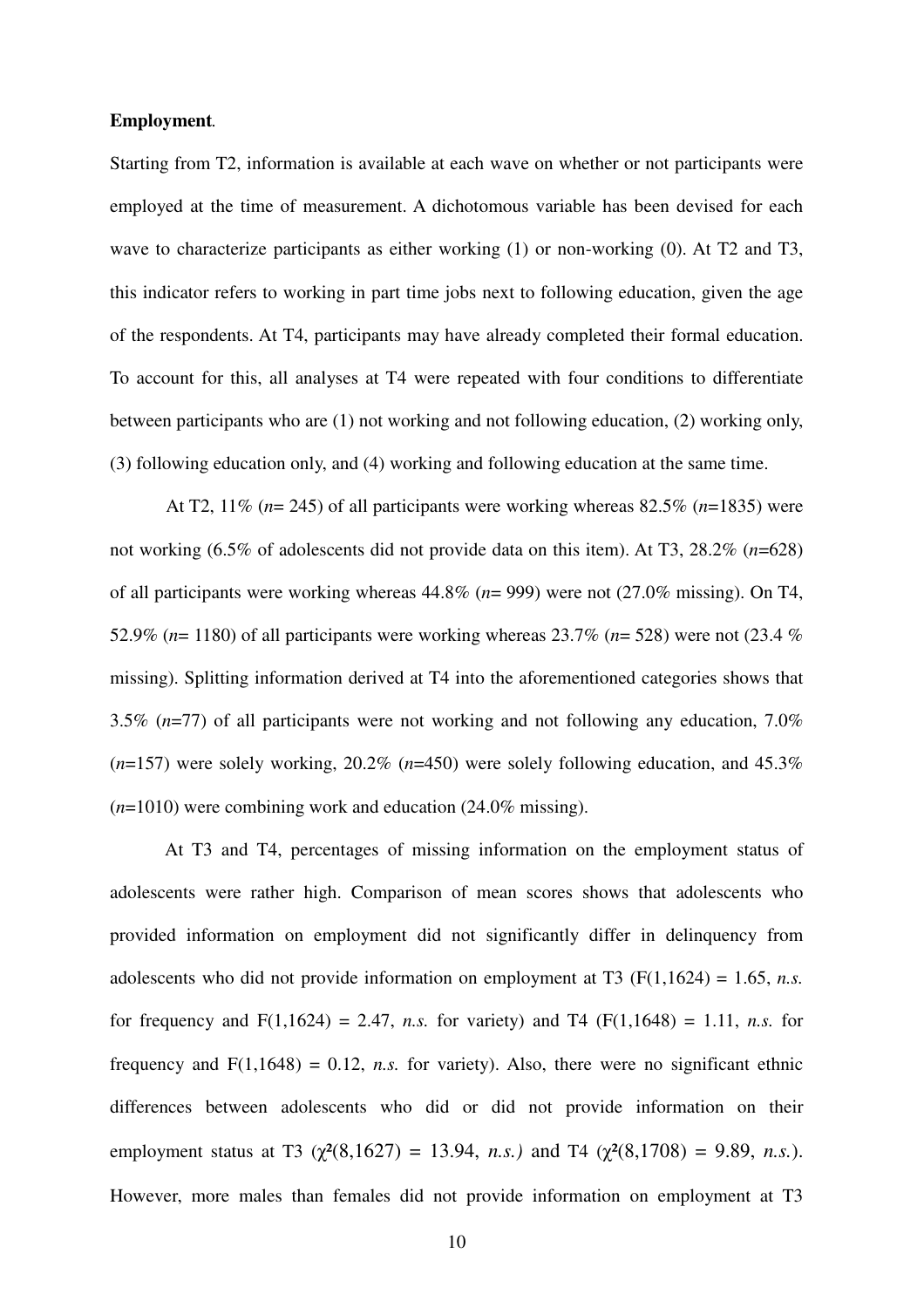$(\chi^2(1,1627) = 21.87, p < .01)$  and T4  $(\chi^2(1,1708) = 7.11, p < .01)$ . Also, adolescents who did or did not provide information differed in their socio-economic background at T3 ( $\chi^2(2,1608) = 7.78$ ,  $p = .02$ ) and T4 ( $\chi^2(2,1685) = 22.36$ ,  $p < .01$ ), with adolescents from lower socio-economic backgrounds being underrepresented.

# **Demographic Factors**

Gender was coded as 0 (*female*) and 1 (*male*). Scores for adolescents' socio-economic background were based on parent-reported information on maternal and paternal education, occupation level of both parents, and household income. After standardization, the five variables were combined into one measure of socio-economic status (SES;  $\alpha = 0.84$ ). Next, SES has been classified into three categories, with the upper 25% on the scale being classified as high SES (*n*=553), the middle 50% as middle SES (*n*=1084), and the lower 25% as low SES (*n*=551). Finally, participants have been classified according to their ethnicity. Of the total sample, 86.5% (*n*=1928) indicated being Dutch and 13.5% (*n*=302) indicated being non-Dutch. Given the variety of countries of origin among the non-Dutch participants, ethnicity has been dichotomized as 0=*non-Dutch* and 1=*Dutch*.

# **RESULTS**

Trajectories of delinquent behavior throughout adolescence were examined. First, changes in adolescents' frequency of engagement in delinquent behavior and the variety of delinquent behaviors exhibited were compared from T1 to T4, covering the age groups between 11 and 19 years. Second, the role of employment in declining delinquent behavior was examined. For all analyses, demographic factors were taken into account. Overall, engagement in delinquency was modest at all assessments. Still, there is a clear decline in both the frequency and the variety of delinquent acts observable as adolescents grow older.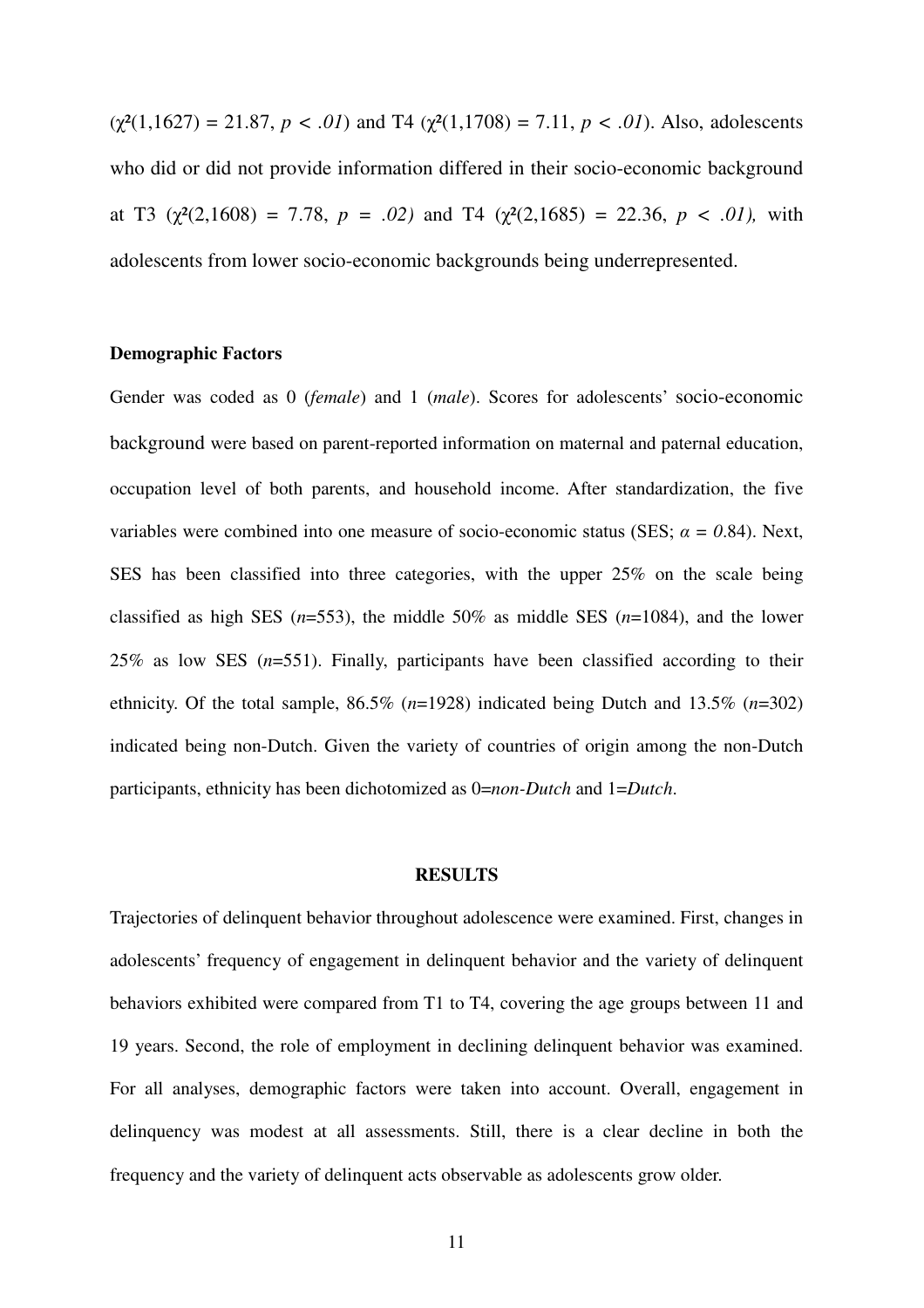## **Delinquency throughout Adolescence**

In the following section, each analysis has been conducted in two ways to assess changes in both adolescents' frequency of delinquent behavior and the variety of delinquent behaviors they engage in. First, three paired sample t-tests were conducted to compare the changes in adolescents' frequency of delinquent behavior between subsequent time points, that is, from T1 to T2, from T2 to T3, and from T3 to T4. Results show that there was a significant decline from T1 ( $M = .32$ ,  $SD = .33$ ) to T2 ( $M = .29$ ,  $SD = .33$ ) in delinquency ( $t(2064) =$ 3.88,  $p < .01$ ), a significant decline from T2 ( $M = .27$ ,  $SD = .30$ ) to T3 ( $M = .22$ ,  $SD = .30$ ;  $t(1627) = 5.48$ ,  $p < .01$ ), and from T3 ( $M = .21$ ,  $SD = .28$ ) to T4 ( $M = .07$ ,  $SD = .15$ ;  $t(1452)$ )  $= 20.90, p < .01$ ). Second, the same strategy was applied to examine changes in the variety of delinquent behaviors that adolescents engage in. Again, results show a significant decline from T1 ( $M = .19$ ,  $SD = .15$ ) to T2 ( $M = .17$ ,  $SD = .15$ ) in delinquent behavior ( $t(2064) =$ 8.76,  $p < .01$ ), a significant decline from T2 ( $M = .15$ ,  $SD = .14$ ) to T3 ( $M = .12$ ,  $SD = .14$ ;  $t(1627) = 8.98$ ,  $p < .01$ ), and from T3 ( $M = .12$ ,  $SD = .13$ ) to T4 ( $M = .05$ ,  $SD = .08$ ;  $t(1452)$ )  $= 22.43, p < .01$ ).

# **Demographic factors**

In the following, changes in delinquency throughout adolescence were examined separately for (1) males and females, (2) adolescents with a high, middle, and low SES, and (3) adolescents of Dutch and non-Dutch ethnicity. Means and standard deviations of these analyses are depicted in Table 2.1.

# **Gender**

A repeated-measures ANOVA was conducted to compare the association between gender and delinquent behavior at the different time points. Results show a significant betweensubjects effect of gender, indicating that males and females differ in their frequency of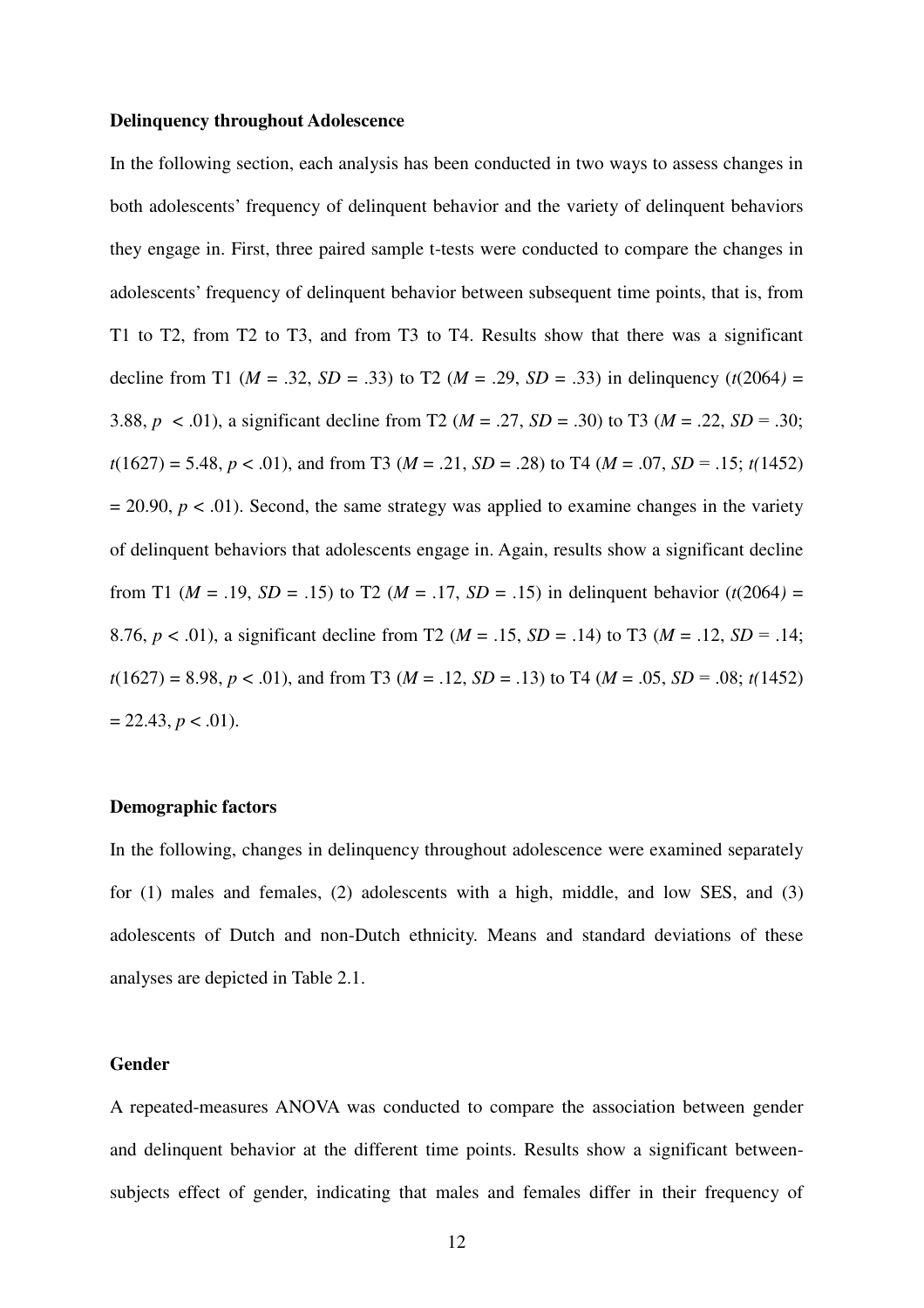delinquent behavior  $(F(1,1424) = 153.01, p < .01)$ . At all waves, males exhibited delinquent behaviors more frequently than girls  $(F(1,2204) = 241.03, p < .01$  at T1,  $F(1,2081) = 96.22$ ,  $p < .01$  at T2,  $F(1,1656) = 82.44$ ,  $p < .01$  at T3,  $F(1,1651) = 85.61$ ,  $p < .01$  at T4). Withinsubject effects of the repeated-measures ANOVA yielded a significant interaction between time and gender (Wilk's Lambda =  $0.96$ ,  $F(3,1422) = 22.49$ ,  $p < .01$ ), indicating that males and females change in delinquent behavior over time in different ways. A series of three paired-samples t-tests run separately for males and females shows that in line with the overall pattern, males constantly and significantly decline in delinquency from one wave to the next. In females, the onset of decline in delinquency appears to be later than for males. There is no significant difference in female delinquent behavior between T1 and T2. From T2 onwards, delinquent behavior declines significantly from one wave to the next. Figure 2.1 displays the change of adolescents' delinquent behavior by gender. Means and standard deviations for each gender at each wave can be found in Table 2.1.



*Figure 2.1. Gender differences in frequency of delinquent behavior over time* 

Results of a repeated-measure ANOVA are consistent with prior findings, showing that males and females also differ in their variety of delinquent behaviors  $(F(1,1424) = 168.43, p$ < .01). Similar to adolescents' frequency of delinquent behavior, males show a greater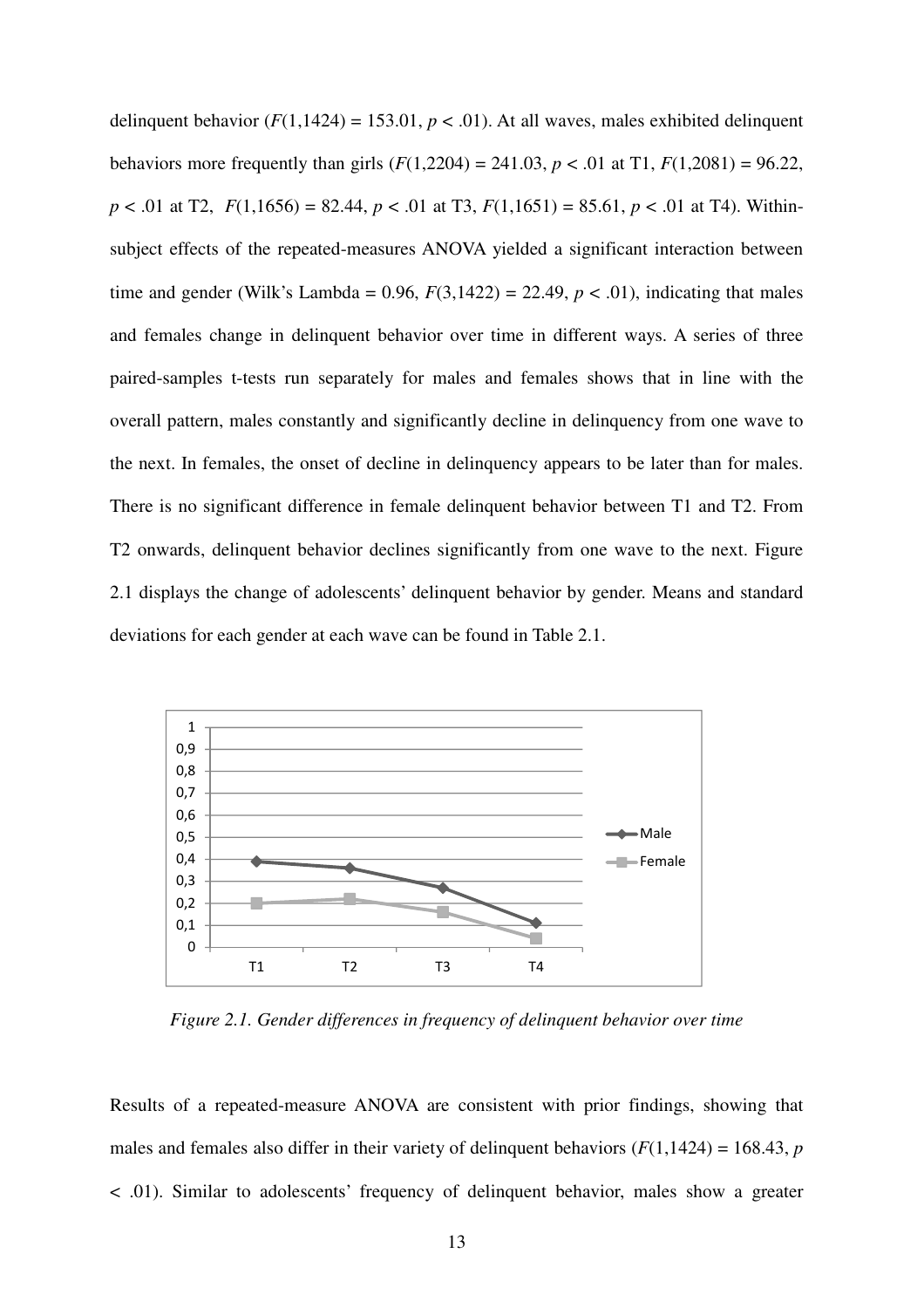variety of delinquent behaviors than girls at all waves  $F(1,2202) = 226.88$ ,  $p < .01$  at T1,  $F(1,2083) = 119.25, p < .01$  at T2,  $F(1,1656) = 93.37, p < .01$  at T3,  $F(1,1651) = 106.29, p$ < .01 at T4). Within-subject effects of the repeated-measures ANOVA show that the interaction between time and gender was significant (Wilk's Lambda =  $0.97$ ,  $F(3,1422)$  = 13.59, *p* < .01) indicating that males and females change in delinquent behavior over time at different speed. Just as frequency of delinquent behavior significantly declines with each consecutive wave, so does variety. This is equally true for boys and girls. However, the delayed onset of decline in delinquent behavior that has been shown in girls' frequency of engagement in delinquent behavior does not hold for the variety of these behaviors.

#### **SES**

Group comparisons show that differences between adolescents of high, middle, and low SES are significant at T1 ( $F(2, 1405) = 4.37$ ,  $p < .05$ ), T2 ( $F(2, 1405) = 4.05$ ,  $p < .05$ ) and T3  $(F(2, 1405) = 5.90, p < .01)$  although it should be noted that these effects are based on the difference between high and low SES adolescents. At T4, adolescents from different SES backgrounds do not show different frequencies of engagement in delinquent behaviors anymore  $(F(2, 1405) = 1.88, n.s.)$ . A repeated-measures ANOVA was conducted to examine the differences in frequency of delinquent behavior of adolescents with different socioeconomic backgrounds over time. Between-subject effects were significant (*F*(2, 1405)  $= 7.29$ ,  $p < .05$ ), showing that adolescents from different SES backgrounds differ in the frequency with which they engage in delinquent behavior. The interaction between time and SES was not significant, indicating that adolescents with varying socioeconomic backgrounds do not differ in the overall way their delinquent behavior changes over time. A series of three paired-samples t-tests ran separately for adolescents of low, middle, and high SES at all waves shows that whereas adolescents with a high and middle SES show a decline in delinquency between all consecutive waves, adolescents with a low SES show a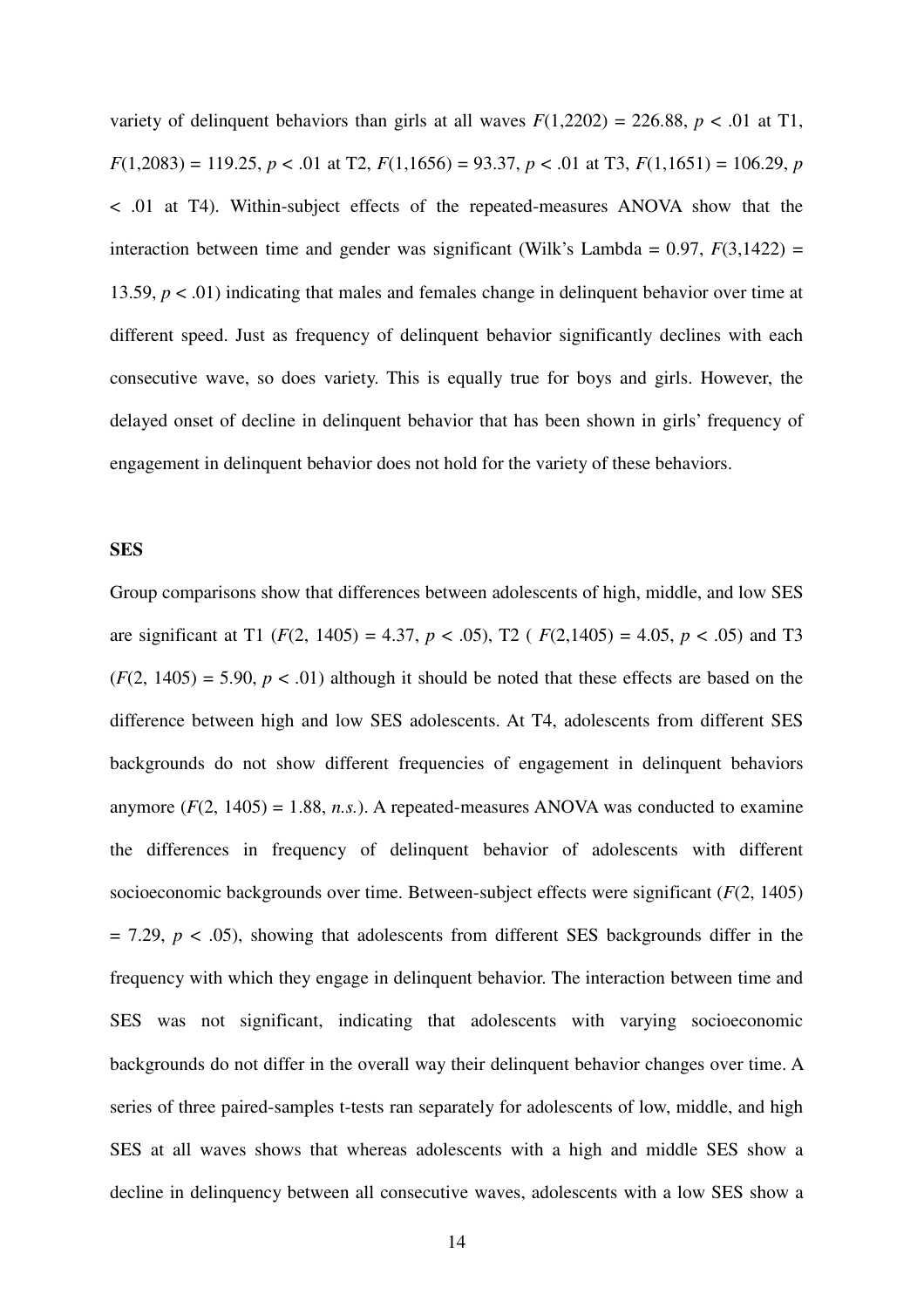delayed onset of decline. Although, as can be seen in Figure 2.2, adolescents with a low SES also show slight decreases in delinquent behavior throughout T1 to T3, this decrease only becomes significant between T3 and T4. Figure 2.2 shows SES differences in the change of adolescents' delinquent behavior.



*Figure 2.2 SES Differences in frequency of delinquent behavior over time* 

Adolescents' variety in delinquent behavior was shown to differ by adolescents socioeconomic background  $((F(2, 1407) = 7.20, p > .01)$ . Group comparisons show that high, middle, and low SES adolescents significantly differ in their variety of delinquent behavior at T1  $(F(2, 1407) = 3.26, p < .05)$ , T2  $(F(2, 1407) = 7.10, p < .01$  and T3  $(F(2, 1407) = 4.80,$ *p* < .01), with only differences between high and low SES adolescents being significant at *p* < .06 trend level. At T4, adolescents from different socioeconomic backgrounds do not show any differences in the variety of delinquent behaviors they engage in  $(F(2,1407) = .98, n.s.).$ The interaction between time and socioeconomic status was not significant, suggesting that overall adolescents of different SES change in their variety of delinquent behavior in similar ways.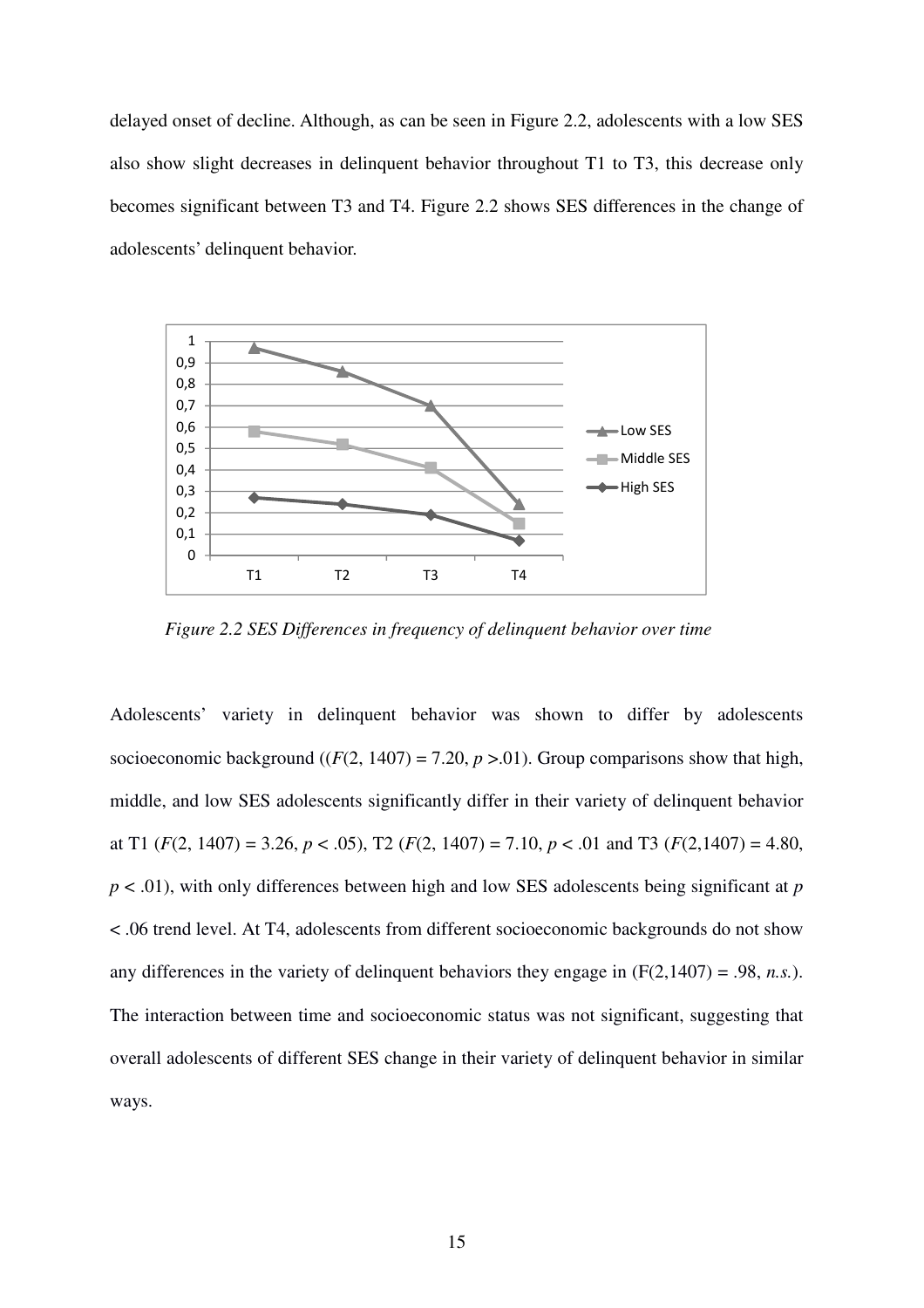# **Ethnicity**

To account for adolescents' different ethnic backgrounds, the next set of analyses distinguished between Dutch and non-Dutch adolescents. Separate group comparisons show that Dutch and non-Dutch adolescents do not significantly differ in the frequency with which they engage in delinquency throughout most of adolescence. Only at  $T2$  ( $t(2081) =$ 3.92,  $p < .01$ ) do non-Dutch adolescents engage in delinquent behaviors more frequently than their Dutch peers, potentially due to the late onset of non-Dutch adolescents' decline.

Again, a repeated-measures ANOVA was conducted to examine associations between ethnicity and delinquency at the different time points. Between-group effects were not significant, indicating that Dutch and non-Dutch adolescents do not differ in the frequency with which they engage in delinquent behavior. No interaction effect between ethnicity and gender was yielded. However, a series of paired-sample t-tests show that whereas Dutch adolescents constantly and significantly decline in delinquent behavior from one wave to the next, the onset of decline from delinquent behavior seems to be delayed for non-Dutch adolescents. In contrast to Dutch adolescents, the decline in delinquent behavior between T1 and T2 is not significant among non-Dutch adolescents. Observed declines in delinquent behavior are only significant between wave T2 and wave T3 and again between wave T3 and wave T4. Figure 2.3 displays ethnic differences in the change of adolescents' delinquency.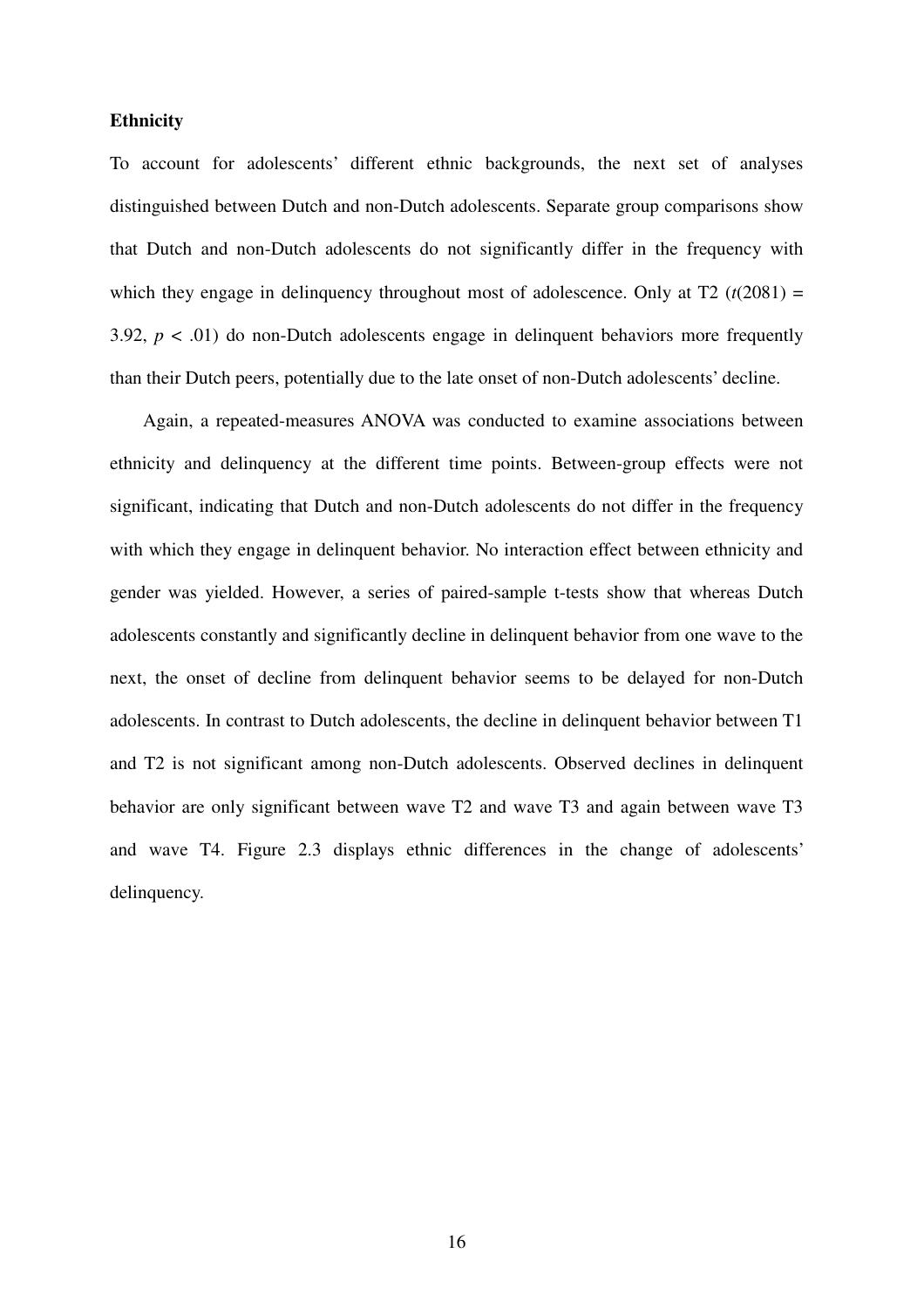

*Figure 2.3. Ethnicity Differences in frequency of delinquent behavior over time* 

To examine differences in the variety of delinquent behaviors of Dutch and non-Dutch adolescents, a repeated-measures ANOVA was conducted. Similar to adolescents' frequency of behavior, Dutch and non-Dutch adolescents do not seem to differ in their variety of delinquent behavior. A paired-sample t-test again shows a constant significant decline in the variety of delinquent behaviors exhibited by Dutch adolescents between each wave. Non-Dutch adolescents again show a delayed onset of decline that is significant only between T2 and T3 and between T3 and T4. Consequently, only at T2 do non-Dutch adolescents show a significantly greater variety of delinquent behaviors than Dutch adolescents  $(t(2083) = 4.09$ , *p* < .01). At T1, T3, and T4, Dutch and non-Dutch adolescents do not differ in their variety of delinquent behaviors.

#### **Multiway Interactions**

Examining multiway interactions between the demographic factors under study did not yield any significant interaction effects. None of the three-way interactions was shown to be significant. This is true for both frequency and variety scores of delinquent behavior.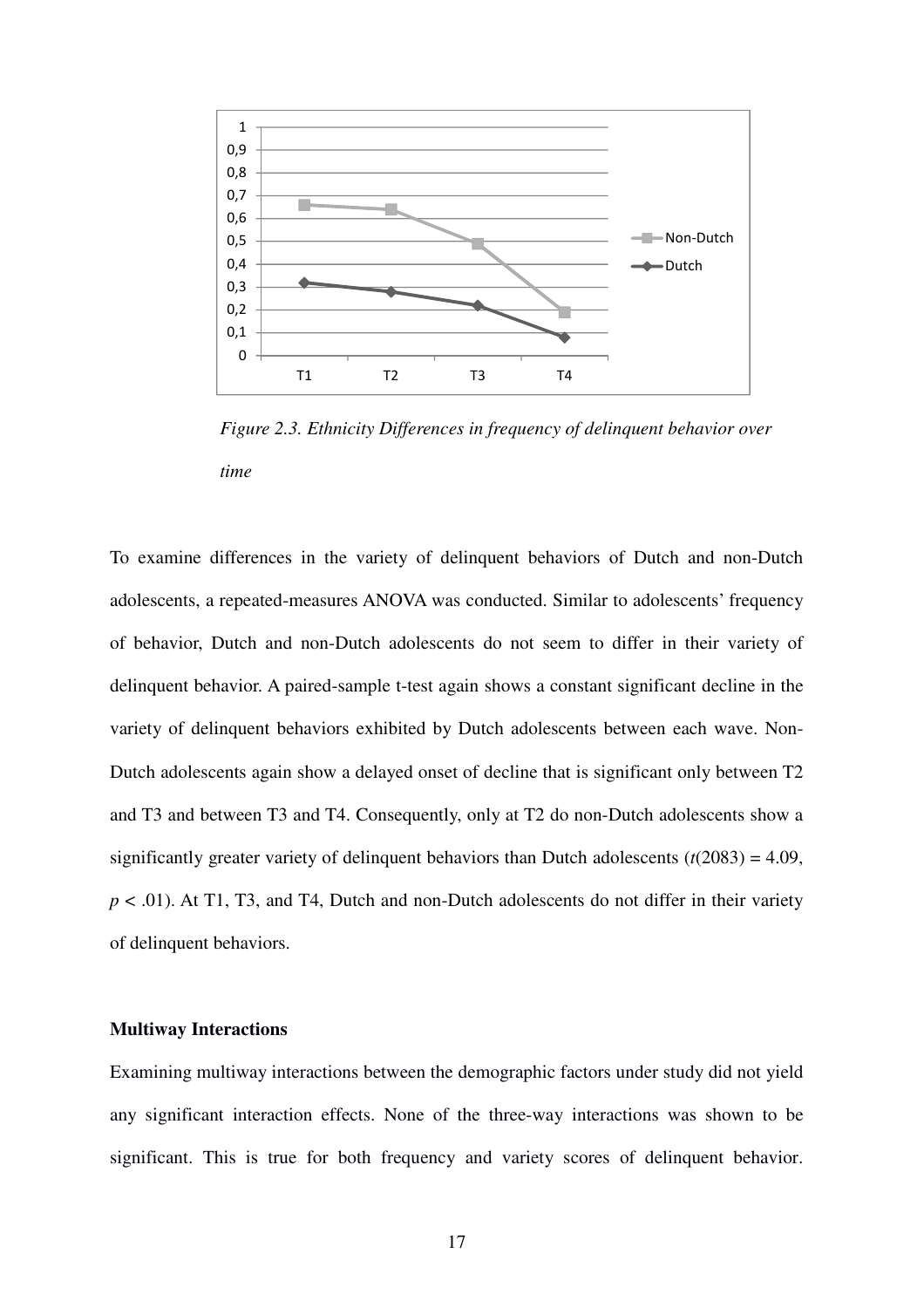# *Table 2.1*

| <b>Delinquency</b>                                                      |               | Gender        | <b>SES</b>    |               |               | <b>Ethnicity</b> |               |
|-------------------------------------------------------------------------|---------------|---------------|---------------|---------------|---------------|------------------|---------------|
| <b>Frequency</b>                                                        | Male          | Female        | High          | Middle        | Low           | Dutch            | Non-Dutch     |
| Time 1                                                                  | .43(.41)      | .21(.23)      | .27(.30)      | .31(.33)      | .39(.41)      | .32(.34)         | .34(.38)      |
| Time 2                                                                  | $.36(.37)$ ** | .22(.26)      | $.24(.30)*$   | $.28(.31)*$   | .34(.36)      | $.28(.32)$ **    | .36(.37)      |
| Time 3                                                                  | $.20(.35)$ ** | $.17(.23)$ ** | $.19(.25)$ ** | $.22(.28)$ ** | .29(.37)      | $.22(.29)$ **    | $.27(.34)*$   |
| Time 4                                                                  | $.12(.21)$ ** | $.05(.11)**$  | $.07(.13)$ ** | $.08(.15)$ ** | $.09(.22)$ ** | $.08(.16)$ **    | $.11(.23)$ ** |
| <b>Variety</b>                                                          |               |               |               |               |               |                  |               |
| Time 1                                                                  | .24(.17)      | .15(.12)      | .18(.14)      | .19(0.15)     | .22(.17)      | .19(0.15)        | .20(.16)      |
| Time 2                                                                  | $.20(.17)$ ** | $.13(.13)**$  | $.14(.14)$ ** | $.16(.15)$ ** | $.20(.17)$ *  | $.16(.15)$ **    | .20(.17)      |
| Time 3                                                                  | $.16(.16)$ ** | $.09(.11)**$  | $.10(.12)$ ** | $.12(.14)$ ** | $.25(.16)$ ** | $.12(.14)$ **    | $.14(.15)$ ** |
| Time 4                                                                  | $.07(.10)**$  | $.03(.46)$ ** | $.04(.07)$ ** | $.05(.08)$ ** | $.05(.10)**$  | $.05(.08)$ **    | $.06(.10)**$  |
| * Change compared to previous wave significant at $p = 0.05$ .<br>Note. |               |               |               |               |               |                  |               |

*Means of Frequency and Variety of delinquent behavior throughout Adolescence (with Standard Deviations in Parentheses)* 

\*\* Change compared to previous wave significant at  $p = 0.00$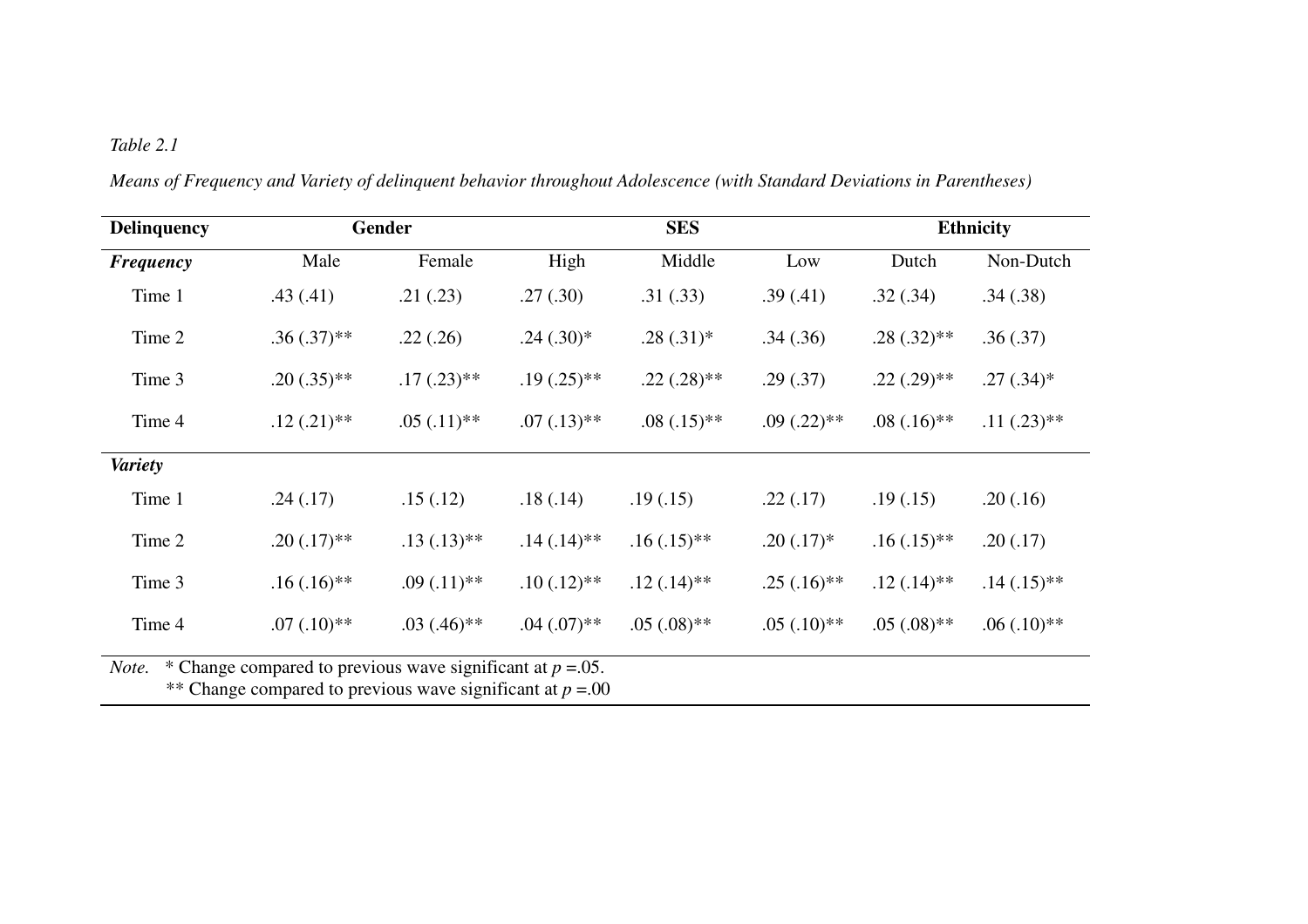# **Role of Employment in Delinquency**

In the following sections, we look at the association between employment and delinquency across time. Again, we report both adolescents' frequency of delinquent behavior and the variety of behaviors they engage in. Due to the young age of participants at T1 and lack of information about employment, we exclude T1 and focus our analyses on T2 to T4. As stated earlier, participants may have finished formal education at T4. To account for this, all analyses at T4 have been computed with four conditions to account for participants who are (1) not working and not following education, (2) working only, (3) following education only, and (4) working and following education at the same time.

Results show that adolescents who are working at T2 show significantly higher frequencies of delinquent behavior than their non-working peers  $(t(2078) = 5.17, p < .01)$ . However, at T3 ( $t(1624) = 1.26$ , *n.s.*) and T4 ( $t(1256) = .08$ , *n.s.*), working and non-working adolescents do not differ in their frequency of delinquent behavior anymore. Neither the differences between working and non-working participants were significant at T4, nor when groups were divided into four conditions. Similar results were found for adolescents' variety of delinquent behaviors. Whereas adolescents who are employed at T2 exhibit a significantly greater variety of delinquent behaviors than their non-employed peers  $(t(2080) = 5.66, p$ < .01), this pattern disappears at T3 (*t*(1624) = 1.57, *n.s.*) and T4 (*t*(1256) = .05, *p* < .10). Again, results at T4 did not change when repeating the analyses with four conditions. A graphic presentation of the results can be found in Figure 2.4.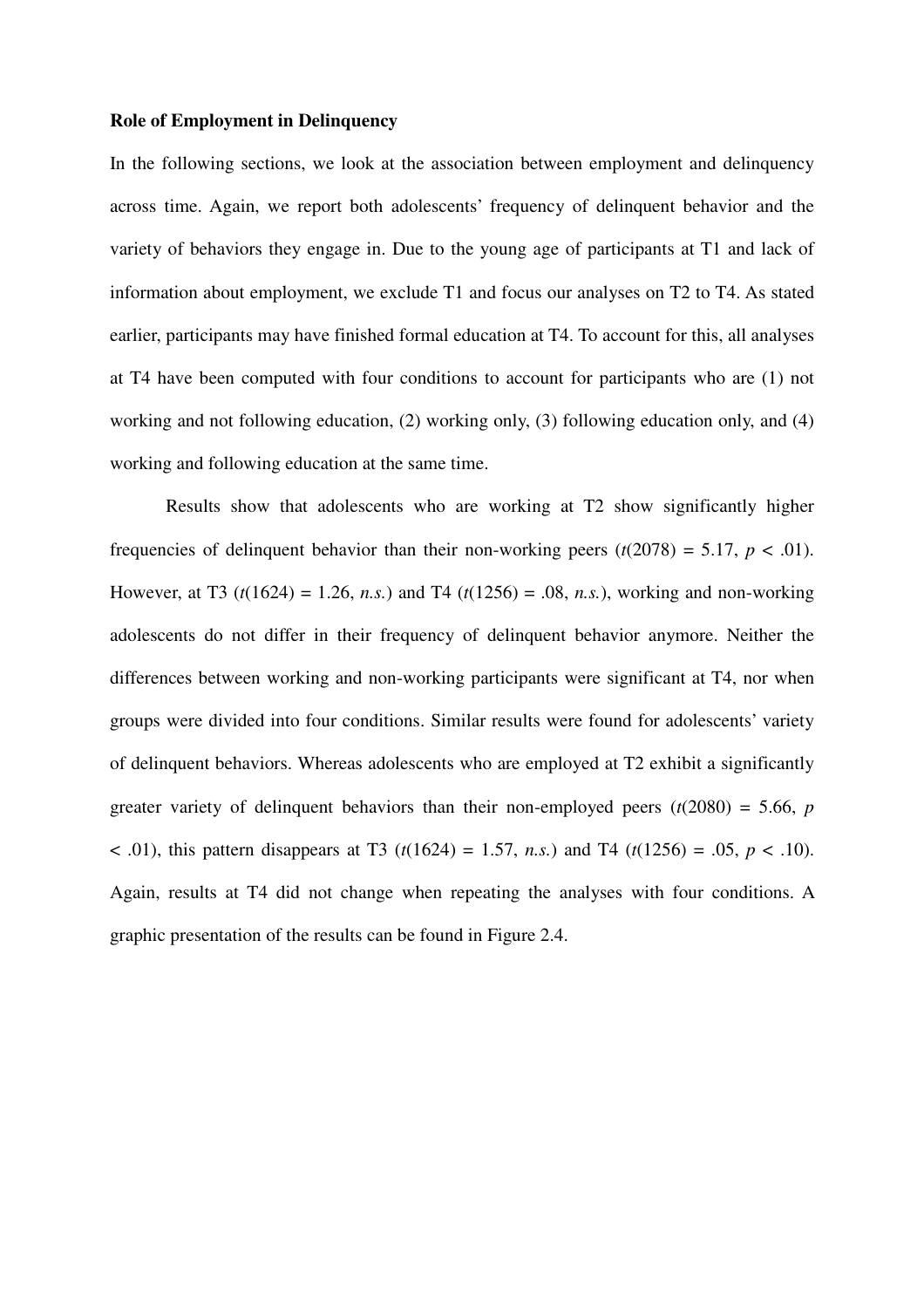

*Figure 2.4. Differences in frequency and variety of delinquent behavior in working and non-working adolescents* 

# **Demographic Factors**

# **Gender**

We next examined whether the observed associations between employment and delinquency at each wave hold equally for both genders. Descriptive statistics and results can be found in Table 2.2. ANOVAs conducted to investigate gender differences in working and non-working adolescents' frequency of delinquent behavior yielded significant differences between the four groups  $(F(3,2076) = 39.80, p < .001)$ . Post-hoc analyses indicate that in line with overall findings, males engage in delinquent behavior more frequently than females and that males and females who are employed at T2 both engage in delinquent behaviors more frequently than their non-employed counterparts. The frequency of delinquent behavior in working females does not significantly differ from that of non-working males. Both at T3 and T4, overall gender differences between males and females persist, but working males and females do not differ significantly from their non-working peers. Figure 2.5 shows gender differences in the frequency of delinquent behavior separated into working and non-working adolescents. Results concerning adolescents' variety of delinquent behaviors mirror the patterns observed in frequency of delinquent behaviors.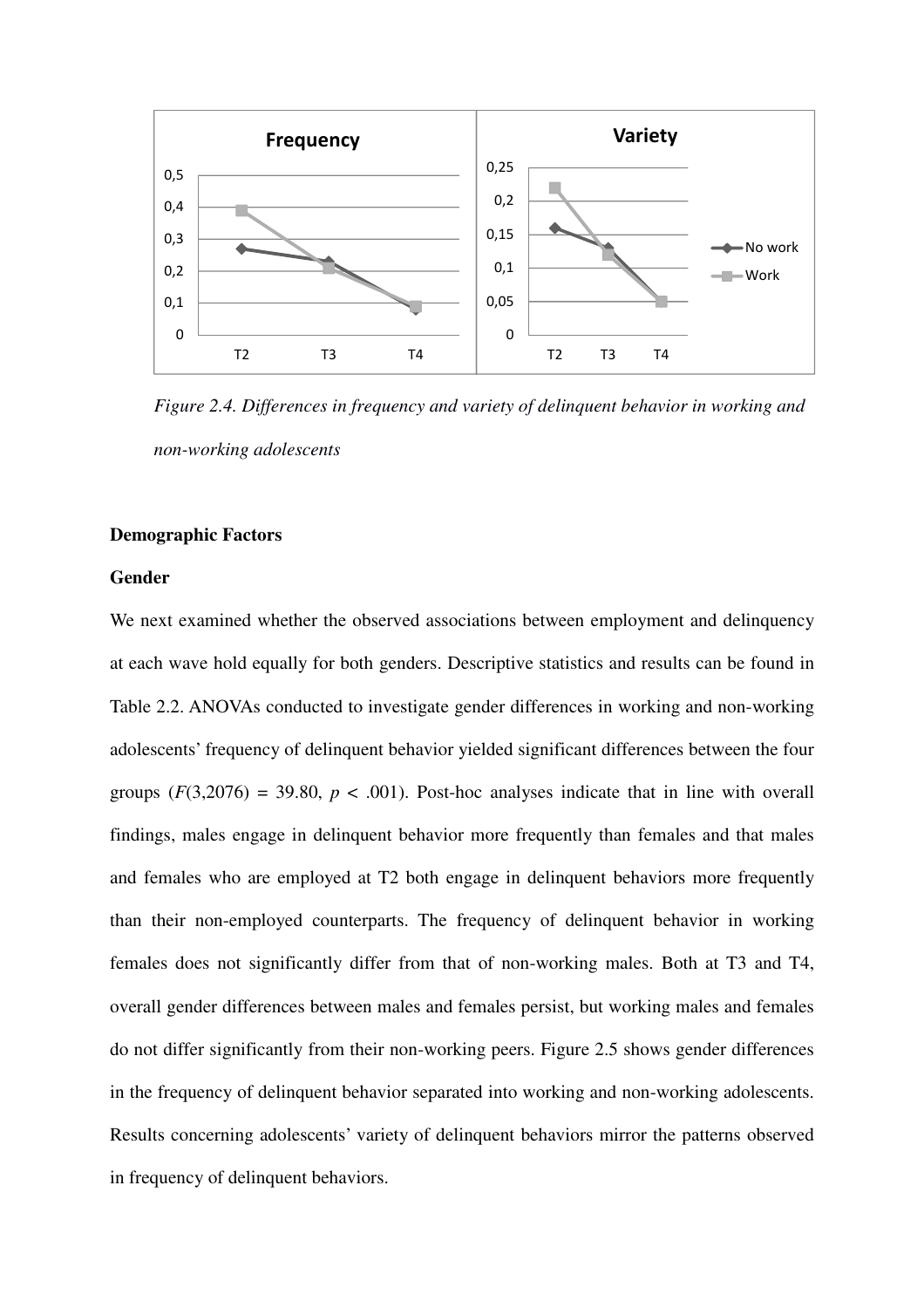

*Figure 2.5. Gender differences in delinquent behavior according to employment status.*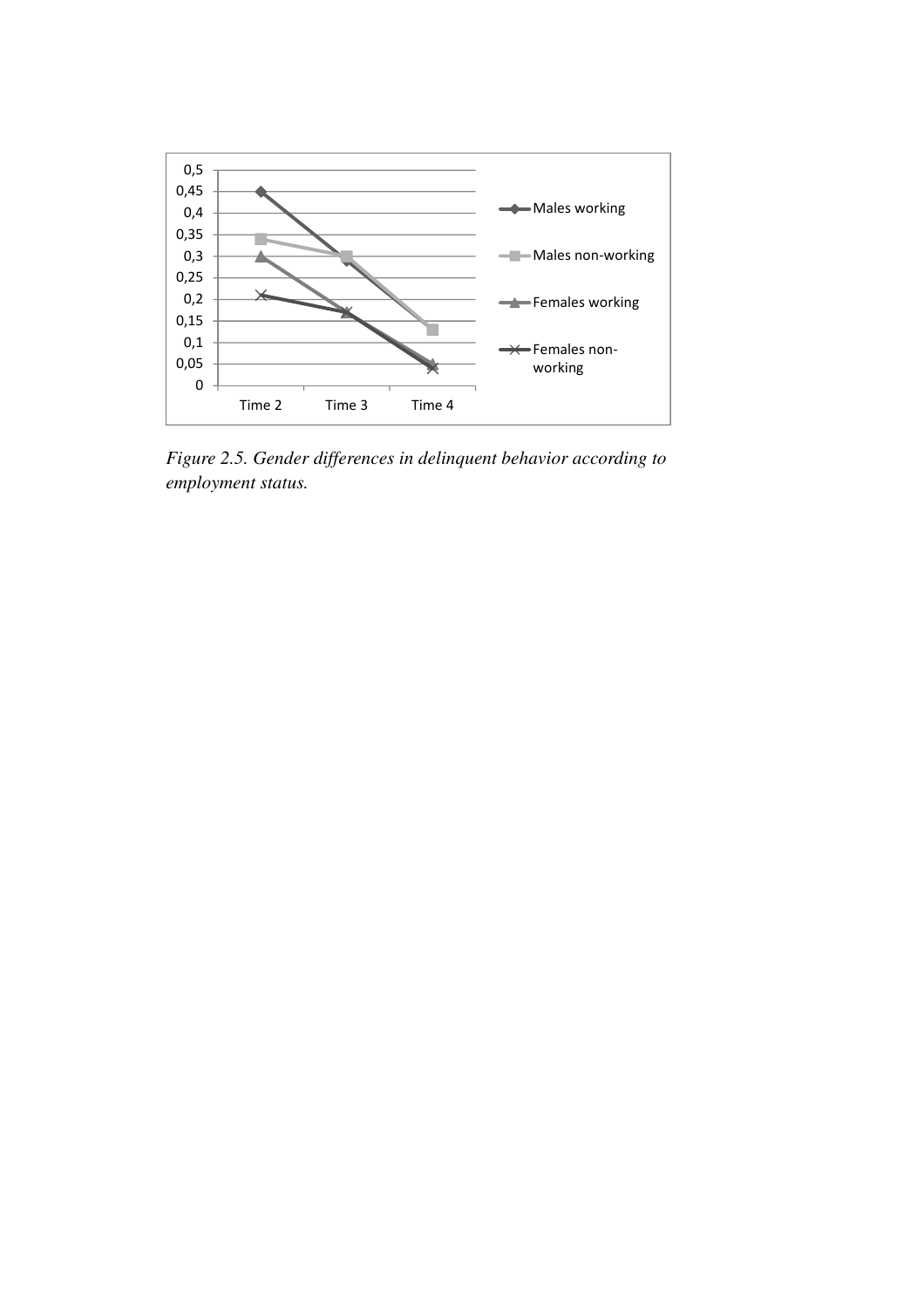# *Table 2.2*

| <b>Delinquency</b> | <b>Employment</b> | Gender      |                  |               |                  |  |
|--------------------|-------------------|-------------|------------------|---------------|------------------|--|
| <b>Frequency</b>   |                   | <b>Male</b> | $\boldsymbol{n}$ | <b>Female</b> | $\boldsymbol{n}$ |  |
| Time 2             | Working           | .45(.42)    | 138              | .30(.32)      | 107              |  |
|                    | Non-working       | .34(.36)    | 879              | .21(.25)      | 961              |  |
| Time 3             | Working           | .29(.35)    | 246              | .17(0.23)     | 382              |  |
|                    | Non-working       | .30(.34)    | 510              | .17(.24)      | 489              |  |
| Time 4             | Working           | .13(.23)    | 591              | .05(.11)      | 589              |  |
|                    | Non-working       | .13(.23)    | 258              | .04(.10)      | 270              |  |
| <b>Variety</b>     |                   | <b>Male</b> |                  | <b>Female</b> |                  |  |
| Time 2             | Working           | .26(.18)    |                  | .17(.17)      |                  |  |
|                    | Non-working       | .19(.17)    |                  | .13(.13)      |                  |  |
| Time 3             | Working           | .16(.16)    |                  | .09(.11)      |                  |  |
|                    | Non-working       | .15(.16)    |                  | .10(.12)      |                  |  |
| Time 4             | Working           | .07(0.10)   |                  | .03(.06)      |                  |  |
|                    | Non-working       | .07(.10)    |                  | .03(.06)      |                  |  |

*Means and Standard deviations (in parentheses) of gender differences in delinquent behavior of working vs. non-working adolescents.* 

# **SES**

We next examined whether the associations between employment and delinquency vary by socioeconomic background. When looking at the frequency with which adolescents engage in delinquent behavior, no differences between working and non-working adolescents of high, middle, and low SES could be observed at T2  $(F(2, 2043) = .36, n.s.)$  and T4  $(F(2, 1236) =$ 3.08, *n.s.*). At T3, groups differed significantly  $(F(2,1601) = 3.50, p < .05)$ . Post-hoc Bonferroni comparisons indicated that non-working adolescents from low SES backgrounds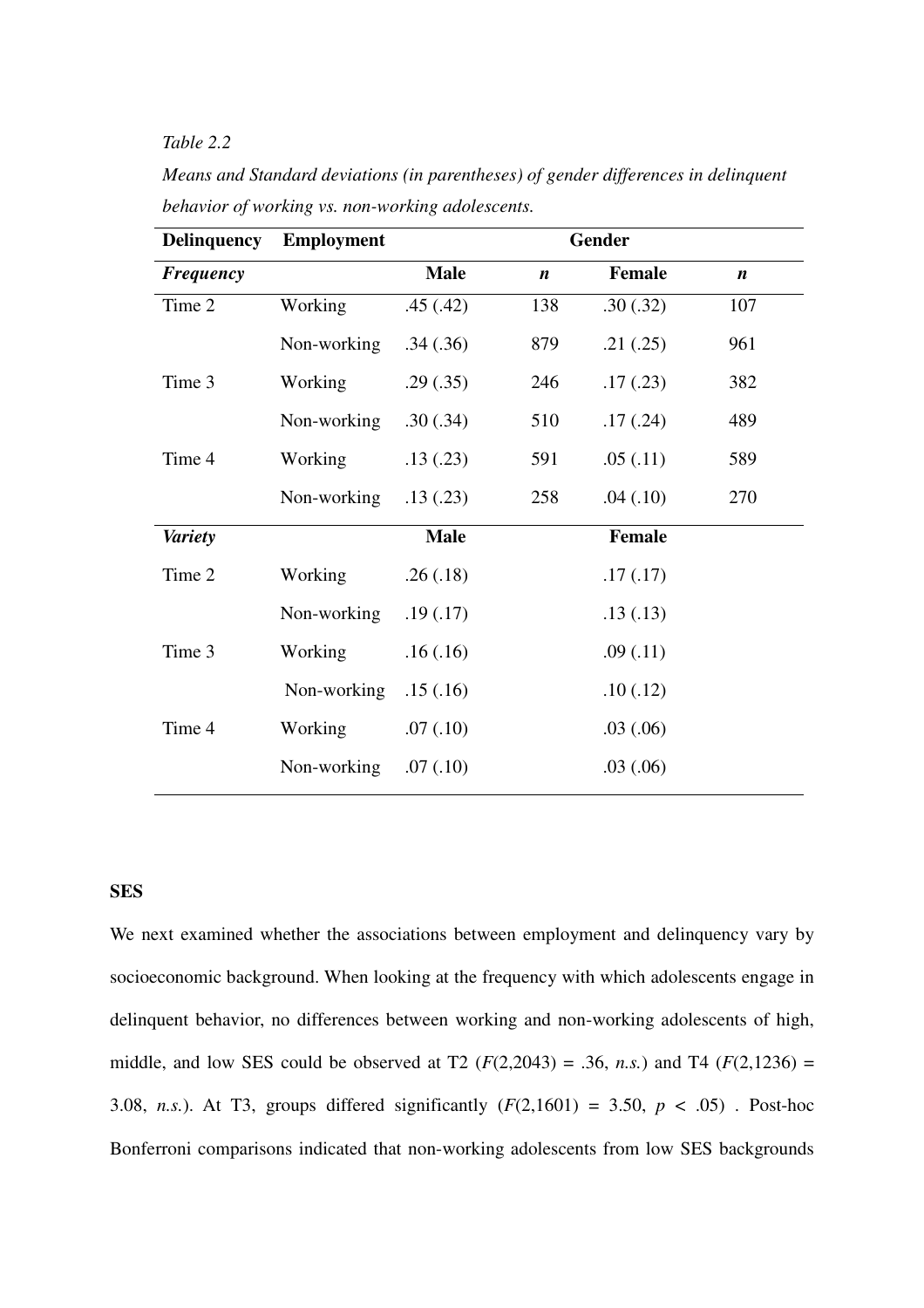showed significantly more delinquent behavior than all other groups except for working adolescents with a low SES background. It seems that the observed differences relate more to adolescents' SES than their employment status. When looking at the variety of delinquent behavior that adolescents' engage in, the observed patterns of behavior are similar to the finding for frequency of behavior. Groups do not differ at  $T2$  ( $F(2,2045) = .74$ , *n.s.*) and T4  $(F(2,1236) = 2.13, n.s.).$  At T3, groups again differ significantly  $(F(2,1601) = 3.86, p < .05).$ Post-hoc Bonferroni comparisons show that non-working adolescents with a low socioeconomic background show a significantly greater variety of delinquent behavior that all other groups. Descriptive statistics can be found in Table 2.3.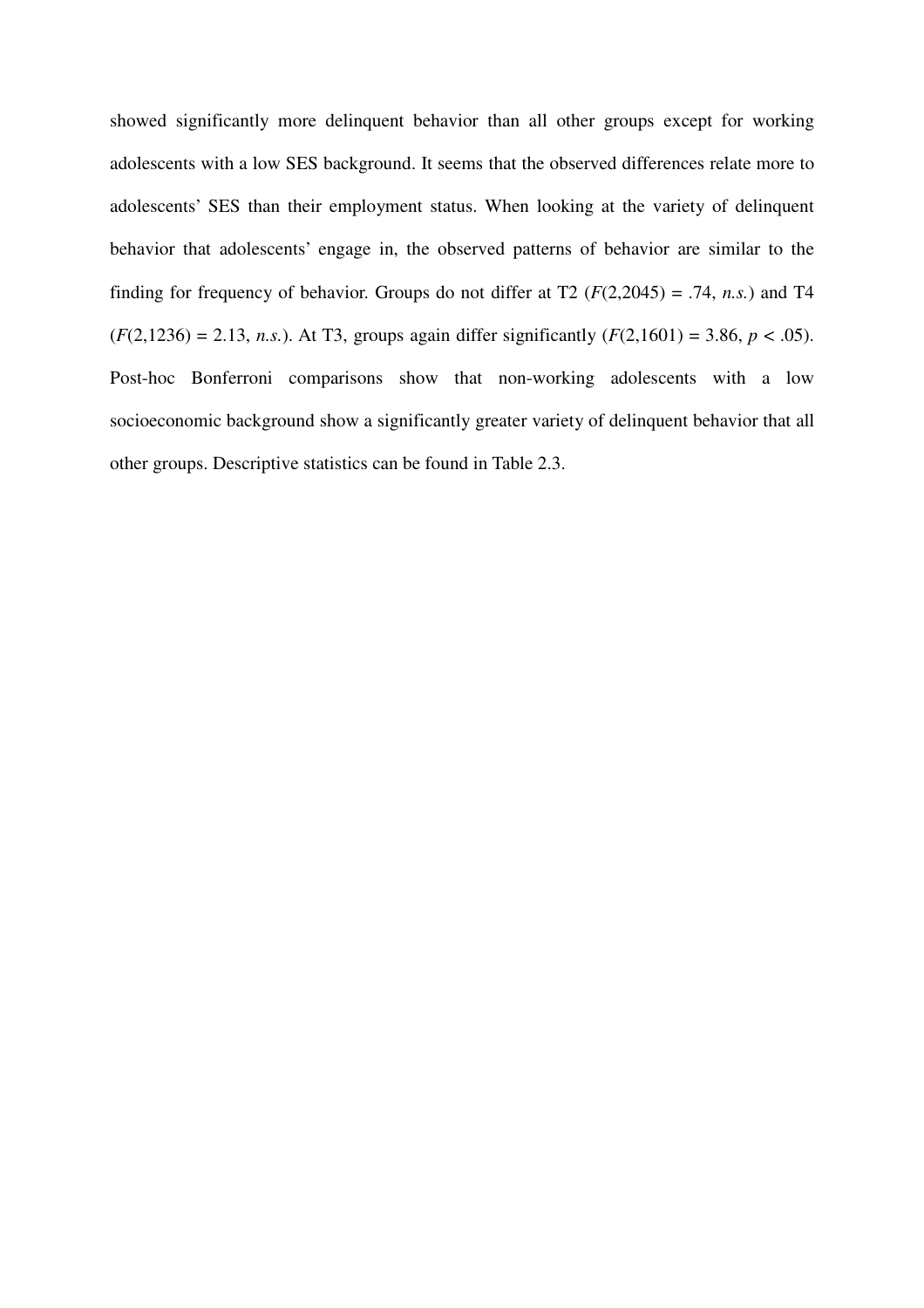# *Table 2.3*

| <b>Delinquency</b> | <b>Employment</b> | <b>SES</b>  |                  |               |                  |          |                  |
|--------------------|-------------------|-------------|------------------|---------------|------------------|----------|------------------|
| <b>Frequency</b>   |                   | <b>High</b> | $\boldsymbol{n}$ | <b>Middle</b> | $\boldsymbol{n}$ | Low      | $\boldsymbol{n}$ |
| Time 2             | Working           | .33(.42)    | 55               | .33(.35)      | 138              | .48(.44) | 48               |
|                    | Non-working       | .23(.29)    | 474              | .27(.31)      | 884              | .33(.35) | 450              |
| Time 3             | Working           | .19(0.29)   | 158              | .22(.28)      | 324              | .23(.30) | 136              |
|                    | Non-working       | .18(.23)    | 316              | .22(.28)      | 463              | .33(.41) | 210              |
| Time 4             | Working           | .08(.15)    | 220              | .07(0.14)     | 430              | .11(.25) | 201              |
|                    | Non-working       | .06(.14)    | 125              | .10(.20)      | 209              | .08(.16) | 57               |
| <b>Variety</b>     |                   | <b>High</b> |                  | <b>Middle</b> |                  | Low      |                  |
| Time 2             | Working           | .18(.16)    |                  | .21(.17)      |                  | .27(.19) |                  |
|                    | Non-working       | .14(.13)    |                  | .16(.15)      |                  | .19(.17) |                  |
| Time 3             | Working           | .10(0.13)   |                  | .12(.13)      |                  | .12(.13) |                  |
|                    | Non-              | .10(.12)    |                  | .12(.14)      |                  | .17(.17) |                  |
|                    | working           |             |                  |               |                  |          |                  |
| Time 4             | Working           | .05(.08)    |                  | .05(.07)      |                  | .06(.10) |                  |
|                    | Non-working       | .04(.06)    |                  | .06(.10)      |                  | .05(.08) |                  |

*Means and Standard deviations (in parentheses) of SES differences in delinquent behavior of working vs. non-working adolescents.* 

# **Ethnicity**

Moreover, we examined whether associations between employment and delinquency differ for adolescents with a Dutch and a non-Dutch ethnic background. At T2, groups differ significantly in their frequency of delinquent behavior  $(F(3,2076) = 15.49, p < .001)$ . Non-Dutch adolescents show more frequent delinquent behavior than Dutch adolescents and both working Dutch and working non-Dutch adolescents show more frequent delinquent behavior than their non-working ethnic counterparts. Working adolescents of Dutch origin and nonworking adolescents of non-Dutch origin do not significantly differ in their frequency of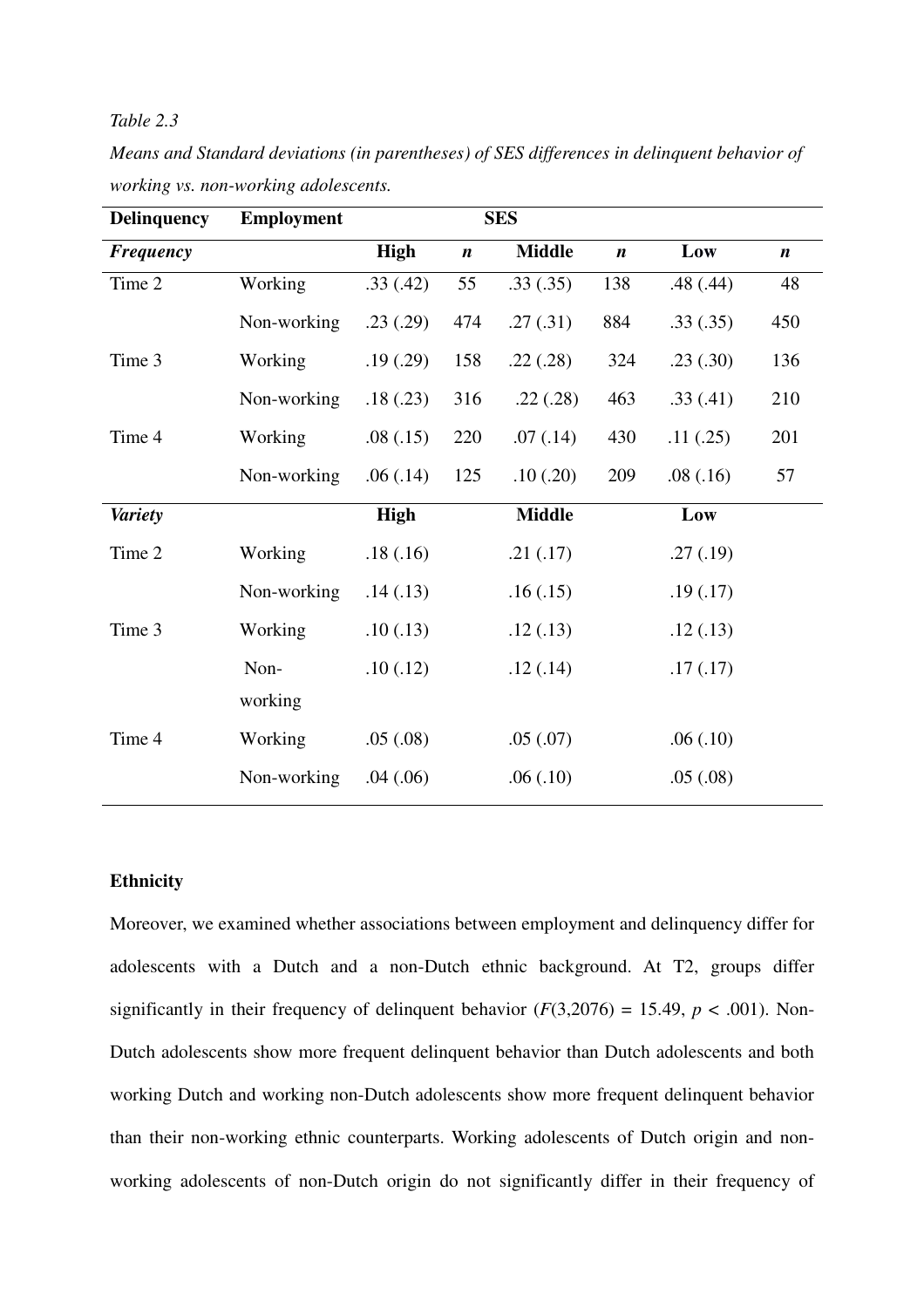delinquent behavior. At T3 and T4, groups show no significant differences in delinquency anymore. Patterns of adolescents' variety of delinquent behavior mirror patterns of frequency. Descriptive statistics can be found in Table 2.4.

# *Table 2.4*

*Means and Standard deviations (in parentheses) of ethnic differences in delinquent behavior of working vs. non-working adolescents.* 

| <b>Delinquency</b> | <b>Employment</b> | <b>Ethnicity</b> |                  |                  |                  |  |
|--------------------|-------------------|------------------|------------------|------------------|------------------|--|
| <b>Frequency</b>   |                   | <b>Dutch</b>     | $\boldsymbol{n}$ | <b>Non-Dutch</b> | $\boldsymbol{n}$ |  |
| Time 2             | Working           | .36(.38)         | 214              | .56(.41)         | 31               |  |
|                    | Non-working       | .26(.35)         | 1601             | .33(.36)         | 234              |  |
| Time 3             | Working           | .21(.29)         | 576              | .24(.25)         | 52               |  |
|                    | Non-working       | .23(.30)         | 868              | .28(.36)         | 130              |  |
| Time 4             | Working           | .08(.16)         | 771              | .13(.26)         | 91               |  |
|                    | Non-working       | .08(.17)         | 351              | .13(.23)         | 45               |  |
| <b>Variety</b>     |                   | <b>Dutch</b>     |                  | <b>Non-Dutch</b> |                  |  |
| Time 2             | Working           | .20(.17)         |                  | .32(.19)         |                  |  |
|                    | Non-working       | .16(.15)         |                  | .18(.17)         |                  |  |
| Time 3             | Working           | .12(.13)         |                  | .12(.11)         |                  |  |
|                    | Non-working       | .12(.14)         |                  | .15(.16)         |                  |  |
| Time 4             | Working           | .05(.08)         |                  | .07(0.11)        |                  |  |
|                    | Non-working       | .05(.08)         |                  | .07(0.11)        |                  |  |

# **Multiway Interactions**

Finally, we examined if the different demographic factors under study interact to explain changes in adolescents' engagement in delinquency. At T2 and T3, none of the three or fourway interactions between the variables gender, SES, ethnicity, and employment was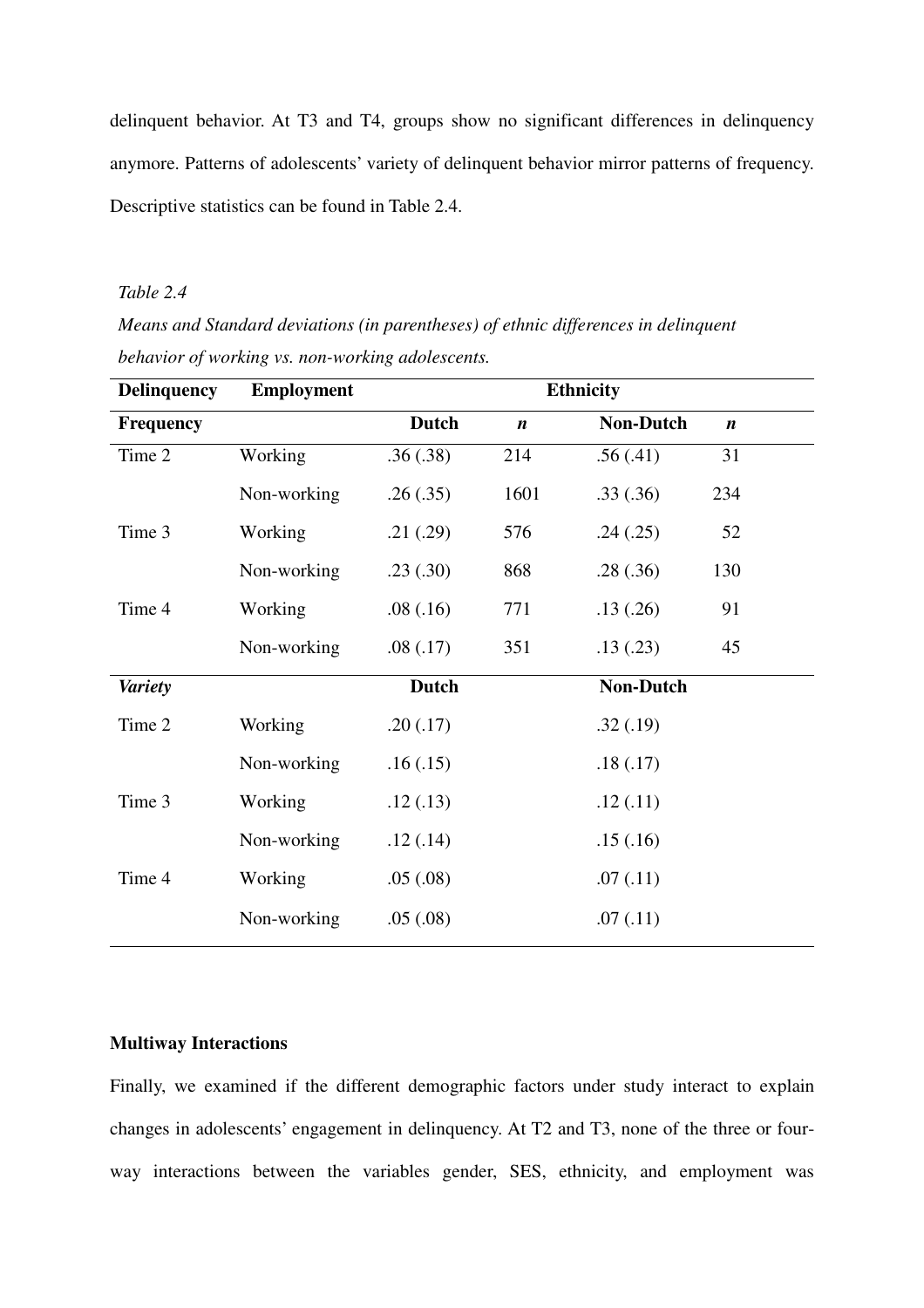significant. At T4, the three-way interaction between employment, ethnicity and SES was significant  $(F(2,1218) = 3.68, p < .05)$ . A similar effect is found for adolescents' variety of delinquent behavior  $(F(2,1218) = 3.41, p < .05)$ . Figure 2.5 depicts the results of the threeway interaction for adolescents' frequency of delinquent behavior. As can be seen, Dutch adolescents of all socioeconomic backgrounds show rather low levels of delinquency whether they are working or not. However, the effect of employment on delinquent behavior seems to be especially salient for non-Dutch adolescents of varying socioeconomic backgrounds. Non-Dutch adolescents from a low socioeconomic background showed substantially higher levels of delinquent behavior than all other groups when working  $(M = .17, SD = .37)$ , see the left panel of Figure 2.5. However, the same group showed the lowest levels of delinquent behavior when not working  $(M = .02, SD = .02)$ ; see right panel of Figure 2.5). This group's behavior seems to be strongly affected by employment status. Notably, the effect appears to be reversed for non-Dutch adolescents of middle and high SES, who show higher levels of delinquent behavior when non-working rather than working.



*Figure 2.5 Effects of Ethnicity and SES on delinquency in working and non-working adolescents at T4.*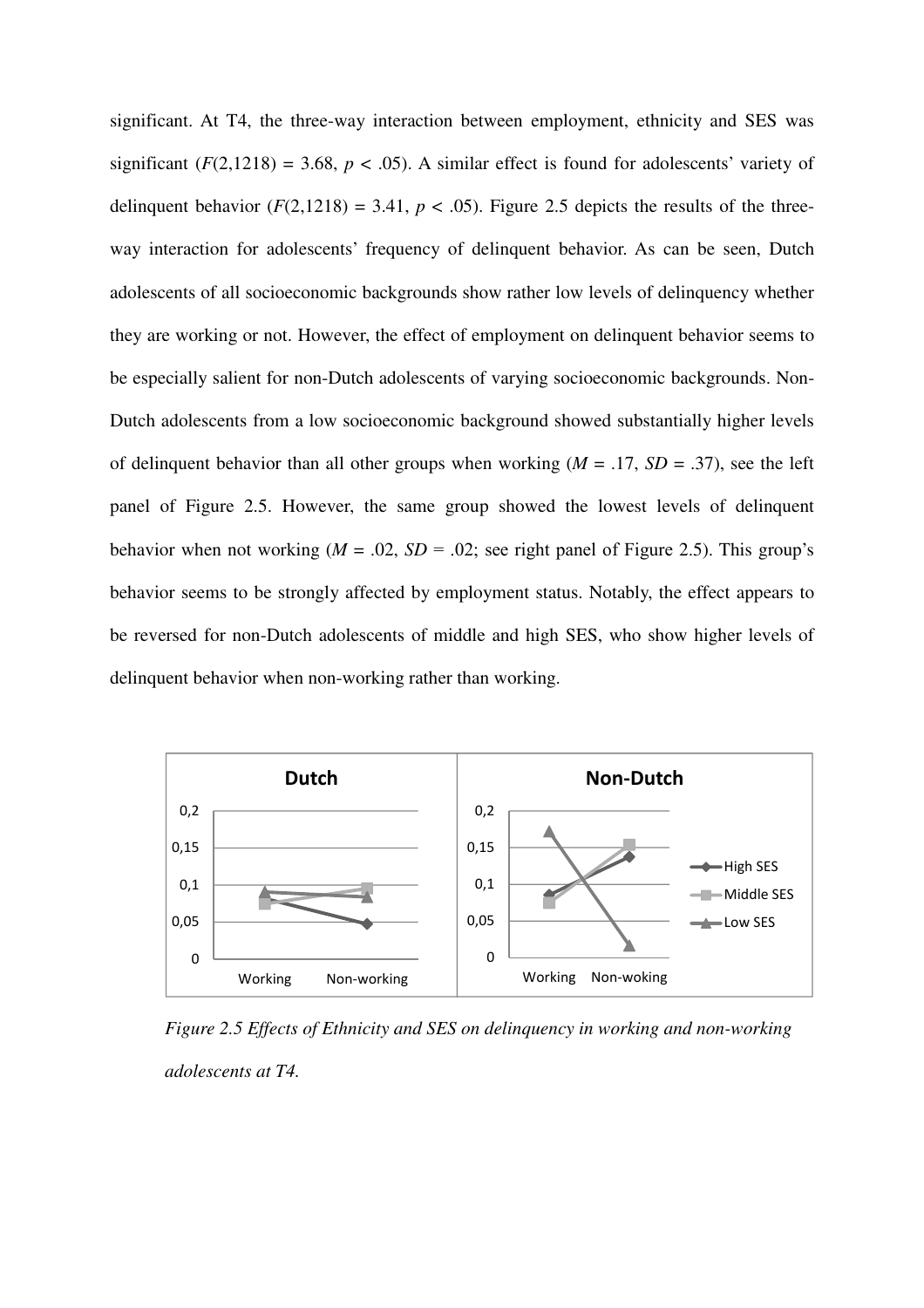#### **DISCUSSION**

In this chapter we examined to what extent developmental patterns of delinquency in adolescence differed by gender, socioeconomic status, ethnicity, and participation in the labor market, using data from a longitudinal cohort study of Dutch adolescents. To this end, we looked at both frequency and variety of delinquent behaviors. Whereas the former indicates the overall frequency of delinquent acts, the latter represents the number of different delinquent acts adolescents were involved in. Because results were largely consistent for both types, we will discuss the findings for delinquency in general. The analyses revealed a clear trend towards decreasing levels of engagement in delinquency even though initial levels were already relatively low. Patterns of decrease, however, varied by gender, socioeconomic status, ethnicity, and employment situation. First of all, it appeared that boys scored generally higher on delinquency across adolescence than girls. Girls showed a delayed decline in delinquent behavior, starting after T2, instead of a linear decrease as found for boys. A potential explanation for this pattern may be that early-adolescent girls engage in delinquent behavior in the context of older, male peer groups rather than with age-mates (especially if their biological maturation occurs at that time; Moffitt, Caspi, Rutter, & Silva, 2001; Veenstra, Huitsing, Dijkstra, & Lindenberg, 2010). Given that overall levels of delinquency remained higher for boys than for girls across the course of adolescence, girls may not decline in delinquency as soon because of their involvement with older boys. Moreover, it has been suggested that some girls show a delayed onset of delinquency (Silverthorn & Frick, 1999). We may not have captured the more extreme expressions of this in our sample of relatively low delinquent adolescents but the "delayed-decline" of girls in our sample corresponds to this idea. In detail, some girls are assumed to be affected by the same risk factors as earlyonset boys but act out only from a later stage. In any case, these results require further research and it should not be overlooked that even though girls decline slower, their overall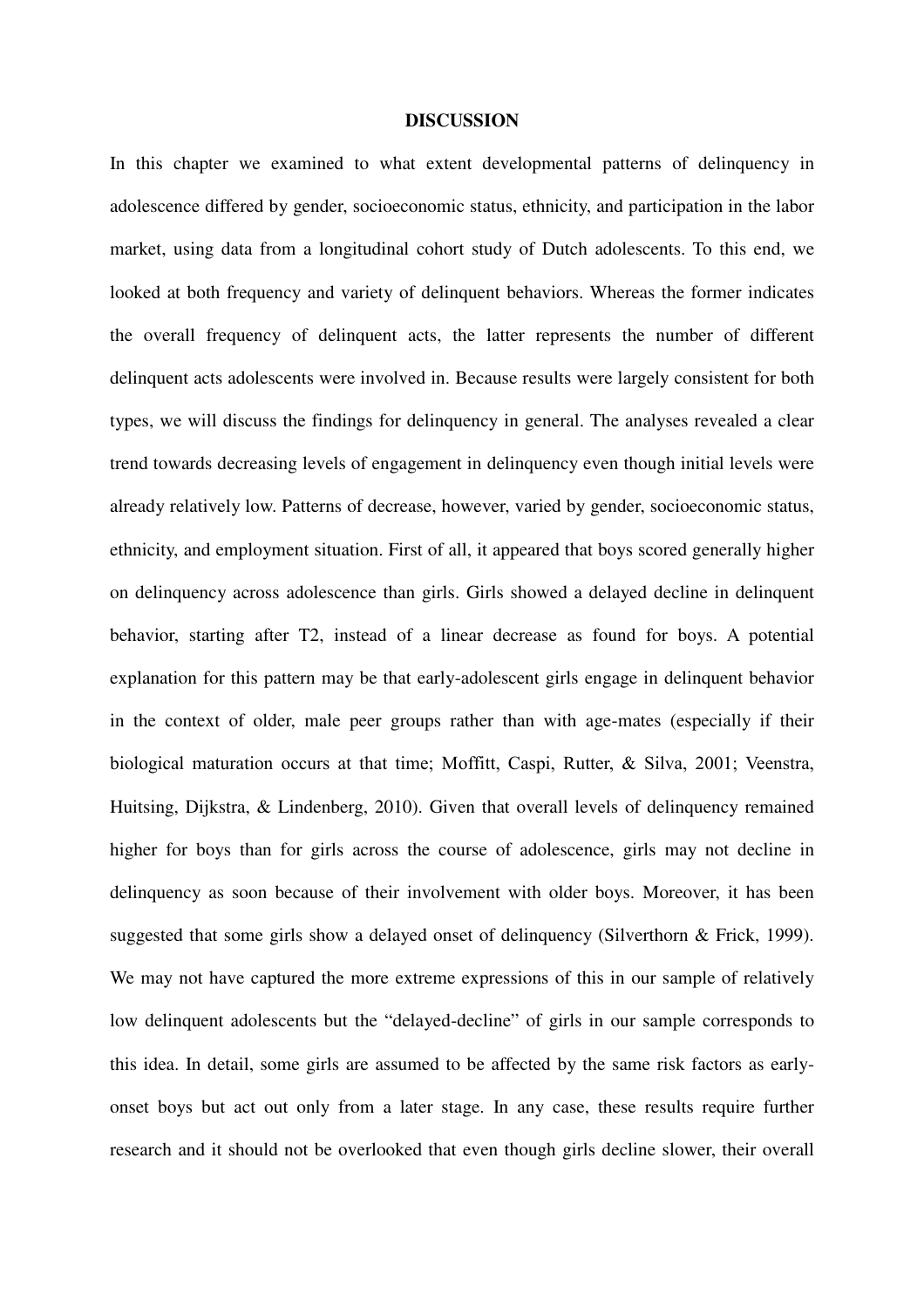levels of delinquency are lower at all ages than those for boys.

Secondly, although adolescents from lowest SES scored highest on delinquency, this difference with middle and high SES adolescents declined and eventually disappeared during adolescence. Thirdly, a similar pattern was found for non-Dutch versus Dutch adolescents. Non-Dutch adolescents started off with higher levels of delinquent behavior but in turn decreased more than Dutch adolescents, resulting in the same levels of delinquent behavior at the end of adolescence. Although a plethora of studies have examined differences in delinquent behavior by SES and membership in minority versus majority ethnic groups, little is known about developmental trends in differences that were the focus of this study. Discrepancies seem to diminish which may have different reasons, ranging from specific effects of secondary schooling (most of the participants in this sample changed schools between T1 and T2) or normative developmental effects that are more strongly observable in adolescents with initially high levels of delinquency. Future research is called to replicate and further elucidate these patterns.

The main focus of this study was looking at the role of employment in the development of delinquency. On the one hand, employment in late adolescence and emerging adulthood is seen as an important transition to the adult world with corresponding roles and responsibilities, and therefore an important demarcation point in the decline in delinquency. On the other hand, employment in early and mid-adolescence is mostly part-time, low-wage work that does not provide adolescents with the same stability and social control as full employment in adulthood would do (Lustig & Liem, 2010). Given the lack of these important factors, part-time employment in early and mid-adolescence might also have detrimental effects on delinquency. When developmental trends in delinquent behavior and engagement in part-time employment were observed conjointly, three key findings emerged. Firstly, adolescents who engaged in part-time employment in early adolescence showed the highest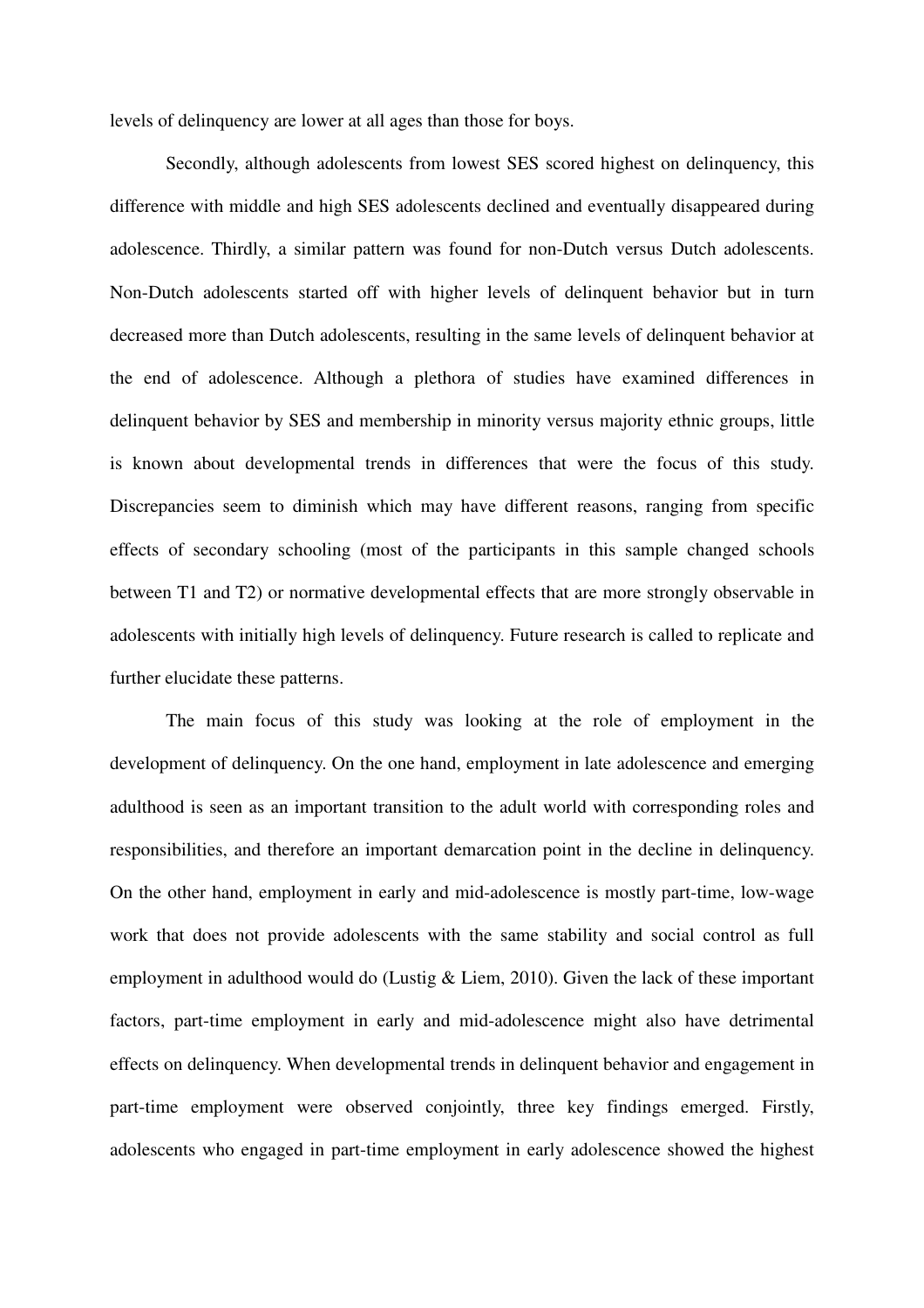levels of delinquent behavior among early adolescents. Secondly, this effect was only observed in early adolescence and not at later stages. Thirdly, non-Dutch adolescents from disadvantaged socioeconomic backgrounds who also worked scored highest in delinquent behavior in late adolescence, whereas the same group also showed the lowest level of delinquent behavior when not working. Note that it was assessed whether each adolescent was employed independently at each wave and that groups of employed and non-employed adolescents are not identical across waves. These findings are discussed in turn.

Why do we observe such high levels of delinquency in part-time employed early adolescents? Maybe the question needs to be rephrased into "Why are delinquent early adolescents more likely to seek part-time employment?". Unfortunately not observed in the present study is materialism as a factor that may contribute both to delinquent behavior and engagement in part-time work. Adolescents who place high value on material goods and financial status may be more likely to engage in both of these behaviors – to obtain goods and status in legit or illegitimate ways. Previous research on adolescent delinquency has suggested that delinquents are neither committed to delinquent nor to conventional societal norms but drift between both (for a review see Velarde, 1978). This supports the assumption that delinquent adolescents with high material values might next to delinquent behavior also draw on legal and more conventional manners to gain material goods and seek employment. Notably, SES and ethnicity further moderated the association between delinquency and employment – non-Dutch youth from low SES backgrounds were at particularly high risk for delinquent behavior when also engaging in part-time employment. Future studies are well advised to include values and beliefs such as materialism to shed further light at such patterns.

# **Limitations and Future Directions**

Despite the insight into demographic differences in delinquency development and co-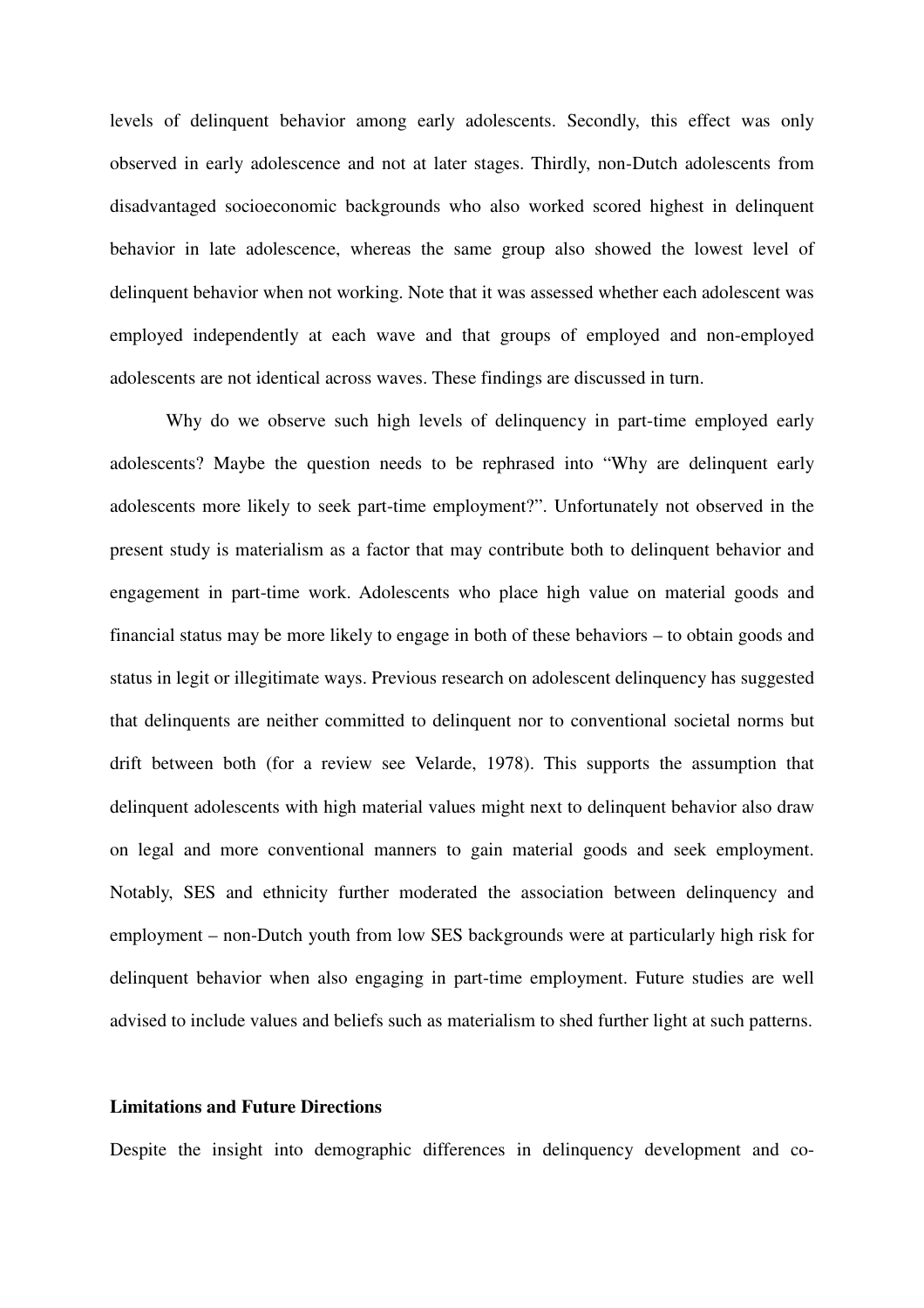development of delinquent behavior and adolescent engagement in employment yielded here, our study is not free of limitations. The adolescents in our sample showed relatively low levels of delinquent behavior throughout the course of the study, which might have different reasons and consequences. For instance, rater bias might have been an issue given that adolescents reported themselves on their behavior. Moreover, we did not differentiate between minor and more serious forms of delinquent activities and higher averages as well as different developmental trends and associations may be possible when different forms are examined separately. For instance, aggressive delinquency (e.g., fighting, weapon carrying, and mugging) are more commonly observed in early-onset persistent offenders – their persistent pathway means that we would not expect this group to refrain from delinquency upon entrance into the labor market. Thus, associations between employment and aggressive and non-aggressive forms of delinquency may require separate theoretical foundations and analyses. When it comes to sample composition, our sample is biased towards adolescents of Dutch background, which may have resulted in more ethnicity differences to remain undetected. Also, at T3 and T4, there are rather high levels of missing information on adolescents' employment status. Adolescents who did not provide information on their employment status and adolescents who did provide information on their employment did not differ in terms of delinquency. However, males and adolescents from a low SES background were underrepresented among adolescents who provided information on employment at both waves. We cannot exclude the possibility that the higher amount of missing information on the employment of males and adolescents with a low SES background influenced the results. Moreover, our analyses focused on differences in delinquency based on multiple demographic characteristics as well as a combination of these characteristics. For some group compositions, especially groups focusing on ethnic minorities, this yielded rather small sample sizes. Future studies may specifically focus on these minority groups and selectively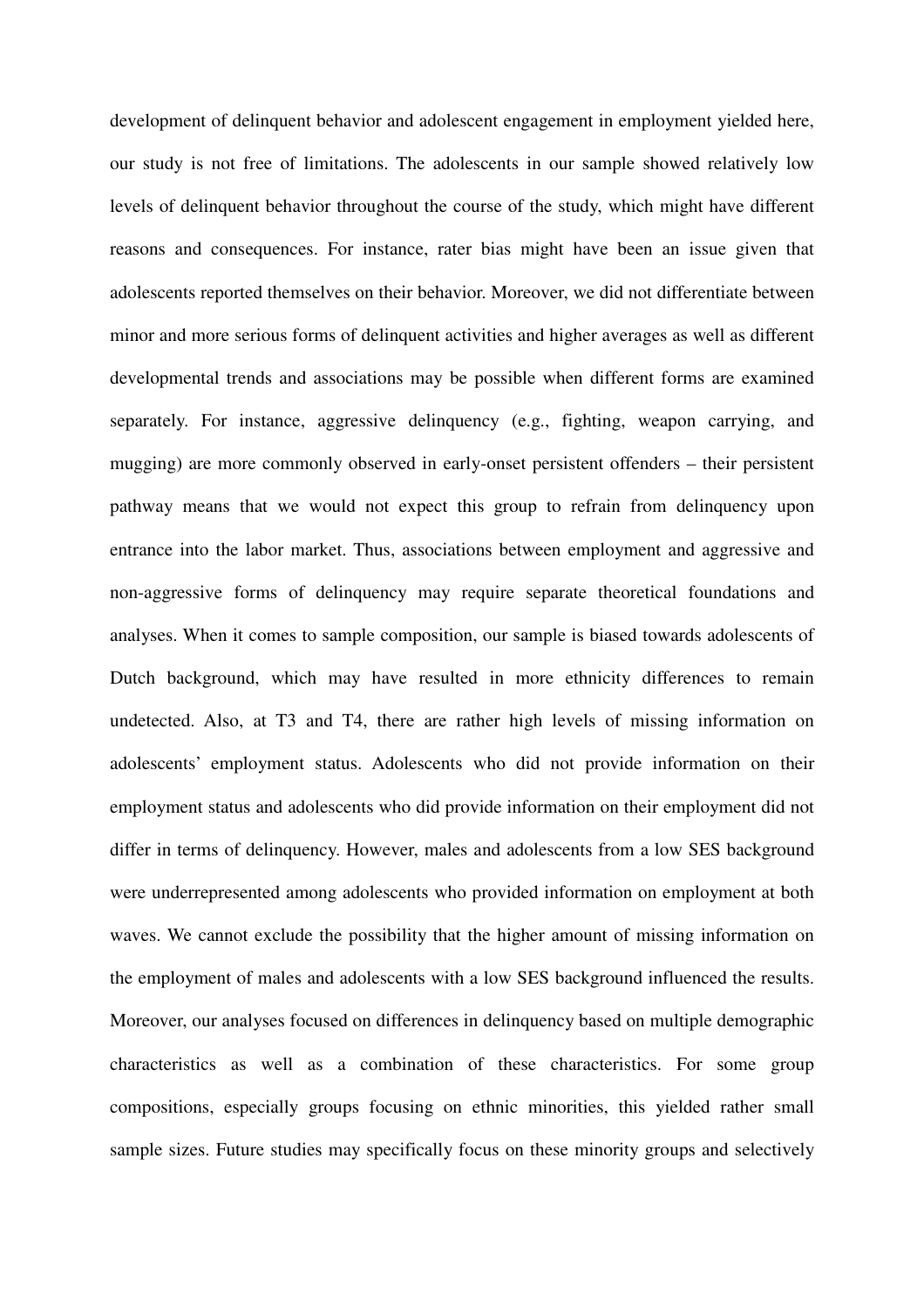sample according to certain demographic characteristics.

Finally, the data of the TRAILS study are not (yet) suited to explore the long-term course of delinquent behavior. Only seven percent of the participants made the transition to full-time employment in late adolescence, indicating that the vast majority did not yet enter market completely. Future assessments will allow to shed more light on the impact that the transition from school to work has on the development of delinquency. Finally, exploring potentially differential patterns for boys and girls in more depth may be an interesting avenue for further research given likely differences in the types of employment that males and females seek. Despite these limitations, this study revealed a detailed description of how delinquency develops in adolescence and the way employment as well as gender, socioeconomic status, and ethnicity affect these developmental patterns of delinquency.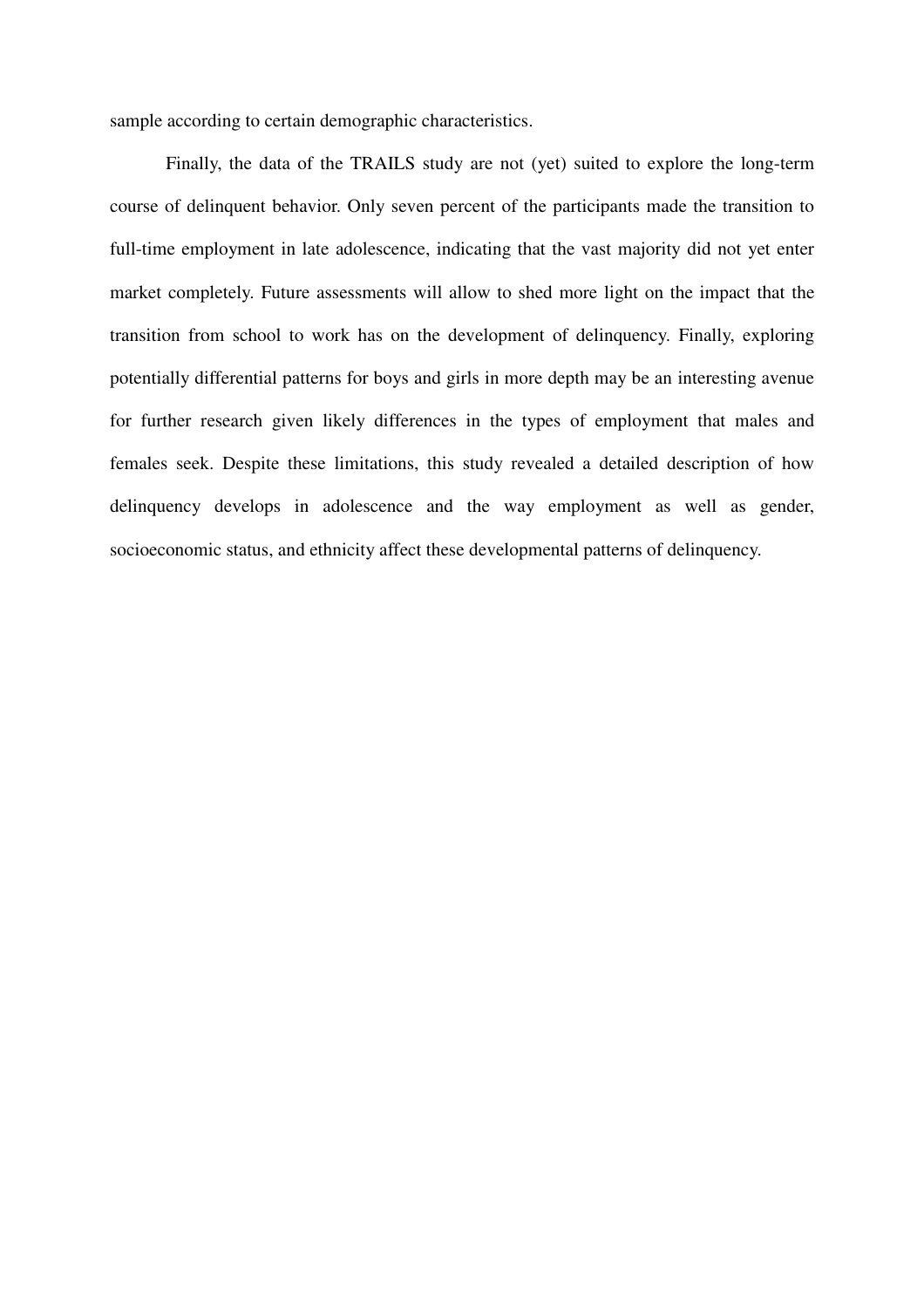# **REFERENCES**

- Aguilar, B., Sroufe, L. A., Egeland, B., & Carlson, E. (2000). Distinguishing the earlyonset/persistent and adolescence-onset antisocial behavior types: From birth to 16 years. Development and Psychopathology, 12(02), 109-132.
- Bendixen, M., Endresen, I.M., & Olweus, D. (2003). Variety and frequency scales of antisocial involvement: Which one is better*? Legal and Criminological Psychology, 8*, 135-150.
- Berg, C.J.V. van den, Bijleveld, C.C.J.H., Hendriks, J., & Mooi-Reçi, I. (2011). Het effect van werk op de criminele carrière van jeugdige zedendelinquenten [The effect of work on the criminal career of young sex offenders]. *Tijdschrift voor Criminologie, 54*, 153-171.
- Brennan, P.A., Hall., J., Bor, W., Najman, J.M., & Williams,G. (2003). Integrating biological and social processes in relation to early-onset persistent aggression in boys and girls. *Developmental Psychology, 39*, 309-323.
- Broidy, L. M., Nagin, D. S., Tremblay, R. E., Bates, J. E., Brame, B., Dodge, K. A., . . . Laird, R. (2003). Developmental trajectories of childhood disruptive behaviors and adolescent delinquency: A six-site, cross-national study. *Developmental Psychology, 39*, 222-245.
- Carlsson, C. (2012). Using 'Turning Points' to understand processes of change in offending: Notes from a Swedish study on life courses and crime. *British Journal of Criminology, 52*, 1-16.
- De Winter, A. F., Oldehinkel, A. J., Veenstra, R., Brunnekreef, J. A., Verhulst, F. C., & Ormel, J. (2005). Evaluation of non-response bias in mental health determinants and outcomes in a large sample of pre-adolescents. *European Journal of Epidemiology, 20*, 173-181.
- Forrest, W. & Hay, C. (2011). Life-course transitions, self-control and desistance from crime. *Criminology and Criminal Justice, 11*, 487-513.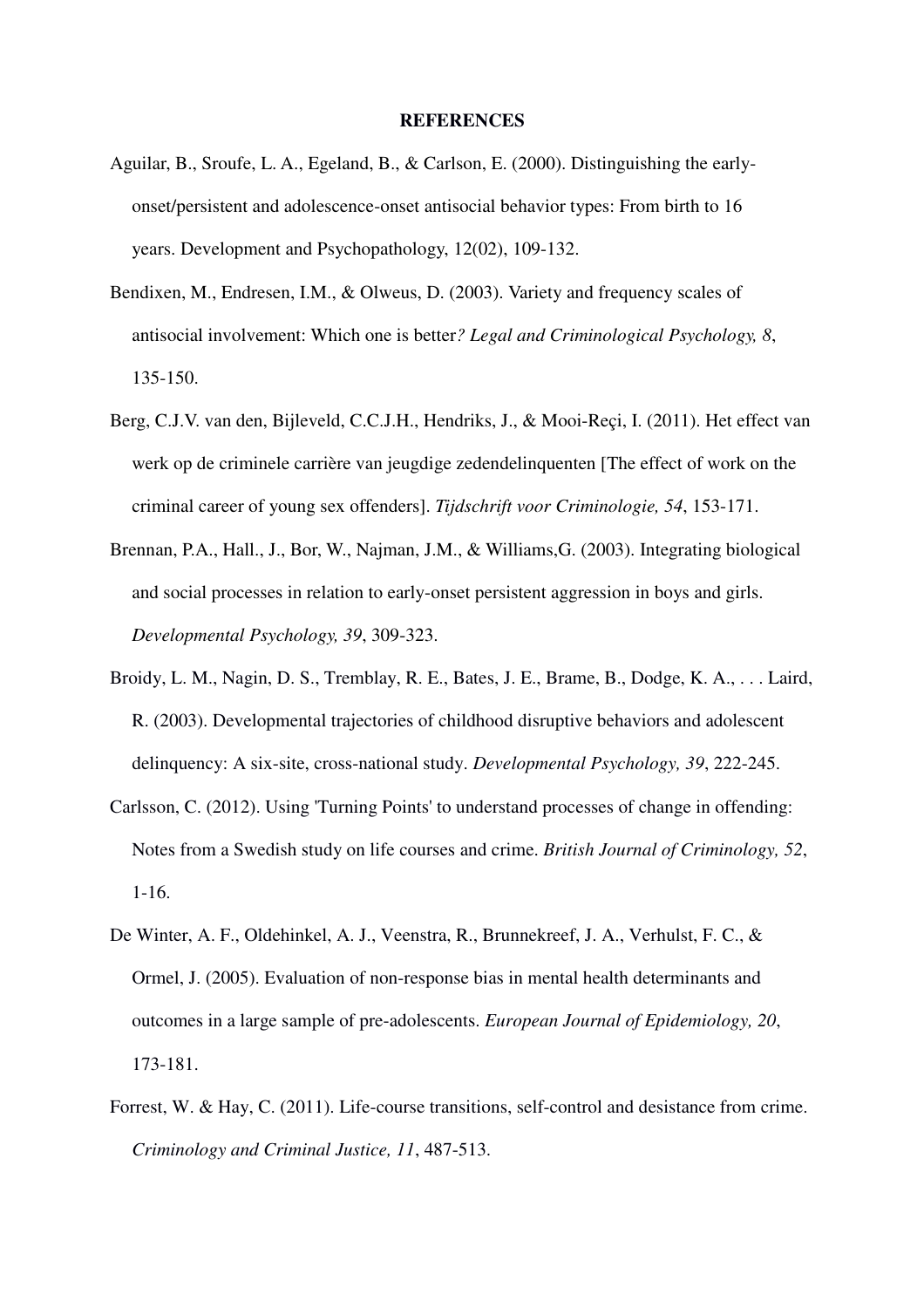- Hartman, C.A. (2000). Nederlandse vertaling van de Early Adolescent Temperament Questionnaire. Intern rapport, Disciplinegroep Psychiatrie, Universiteit van Groningen, Nederland.
- Haynie, D.L., & Osgood, D.W. (2005). Reconsidering peers and delinquency: How do peers matter? *Social Forces*, 84*,* 1109-1130.
- Huisman, M., Oldehinkel, A. J., De Winter, A., Minderaa, R. B., De Bildt, A., Huizink, A. C. et al. (2008). Cohort Profile: The Dutch TRacking Adolescents Individual Lives Survey; TRAILS. *International Journal of Epidemiology, 37*, 1227-1235.
- Moffitt, T.*,* Caspi, A.*,* Rutter, M.*, &* Silva, P.A. *(*2001*).* Sex effects in risk predictors for antisocial behaviour: are males more vulnerable than females to risk factors for antisocial behavior. In: *Sex differences in antisocial behaviour: Conduct disorder, delinquency and violence in the Dunedin Longitudinal Study* (pp.90 -108)*. Cambridge: Cambridge University Press.*
- Moffitt, T.E. & Caspi, A. (2001). Childhood predictors differentiate life-course persistent and adolescence-limited antisocial pathways among males and females. *Development and*  Psychopathology, 13, 355-375.
- Moffitt, T.E. (1993). Adolescence-limited and life-course persistent antisocial behavior: A developmental taxonomy. *Psychological Review, 100*, 674-701.
- Moffitt, T.E., Lynam, D.R., & Silva, P.A. (1994). Neuropsychological tests predicting persistent male delinquency. *Criminology, 32*, 277-300.
- Moffitt,T.E. & Silva, P. (1988). Self-reported delinquency, *Australian and New Zealand Journal of Criminology, 21*, 227-240.
- Nagin, D. S., Farrington, D. P., & Moffitt, T. E. (1995). Life-course trajectories of different types of offenders. *Criminology, 33*, 111-139.

Nederhof, E., Jorg, F., Raven, D., Veenstra, R., Verhulst, F. C., Ormel, J., & Oldehinkel, A. J.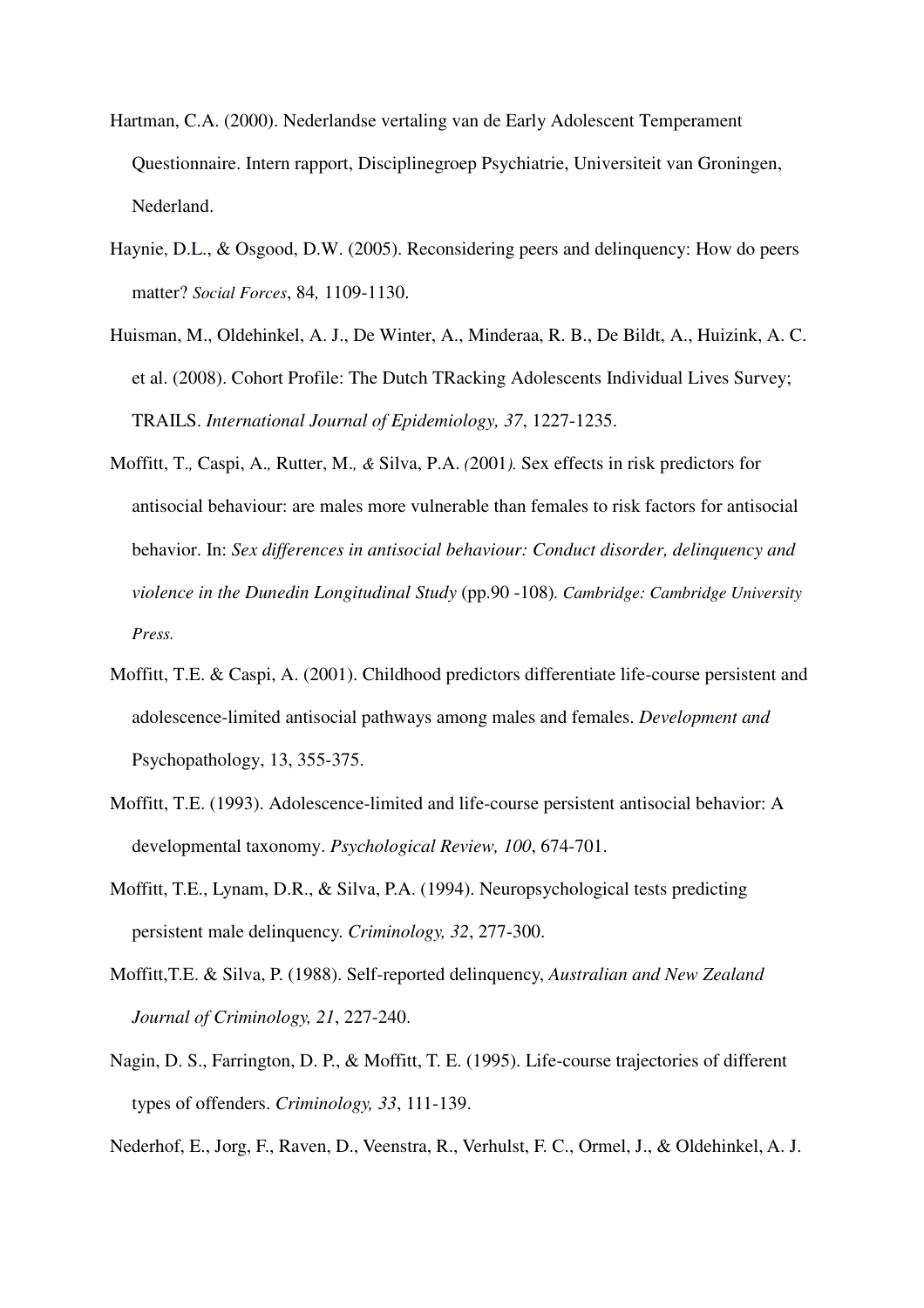(2012). Benefits of extensive recruitment effort persist during follow-ups and are consistent across age group and survey method. The TRAILS study. *BMC Medical Research Methodology,* 12, 93.

- Odgers, C. L., Moffitt, T. E., Broadbent, J. M., Dickson, N., Hancox, R. J., Harrington, H., ... Caspi, A. (2008). Female and male antisocial trajectories: From childhood origins to adult outcomes. *Development and Psychopathology, 20*, 673-716.
- Osgood, D.W., Wilson, J.K., O'Malley, P.M., Bachman, J.G., Johnston, L.D. (1996). Routine activities and individual deviant behavior. *American Sociological Review, 61*, 635-655.
- Sampson, R.J. & Laub, J.H. (2005). A life-course view of the development of crime. *The Annals of the American Academy of Political and Social Science, 602*, 12-45.
- Silverthorn, P., & Frick, P. J. (1999). Developmental pathways to antisocial behavior: The delayed-onset pathway in girls. *Development and Psychopathology, 11,* 101-126.
- Uggen, C. (2000). Work as a turning point in the life course of criminals: A duration model of age, employment, and recidivism. *American Sociological Review, 65*, 529-546.
- Van der Laan, A., & Blom, M. (2011). 'Jeugdcriminaliteit in de periode 1996-2010. Ontwikkelingen in zelfgerapporteerde daders, door de politie aangeouden verdachten en strafrechtelijke daders op basis van de Monitor Jeugdcriminaliteit 2010'. Den Haag: Wetenschappelijk Onderzoek- en Documentatiecentrum (WODC).
- Van Lier, P.A.C., Wanner, B., Vitaro, F. (2007). Onset of antisocial behavior, affiliation with deviant friends, and childhood maladjustment: A test of the childhood- and adolescentonset models. *Development and Psychopathology, 19*, 167-185.
- Veenstra, R., Huitsing, G., Dijkstra, J.K., & Lindenberg, S. (2010). Friday on my mind: The relation of partying with antisocial behavior of early adolescents. *Journal of Research on Adolescence, 20*, 420-431.